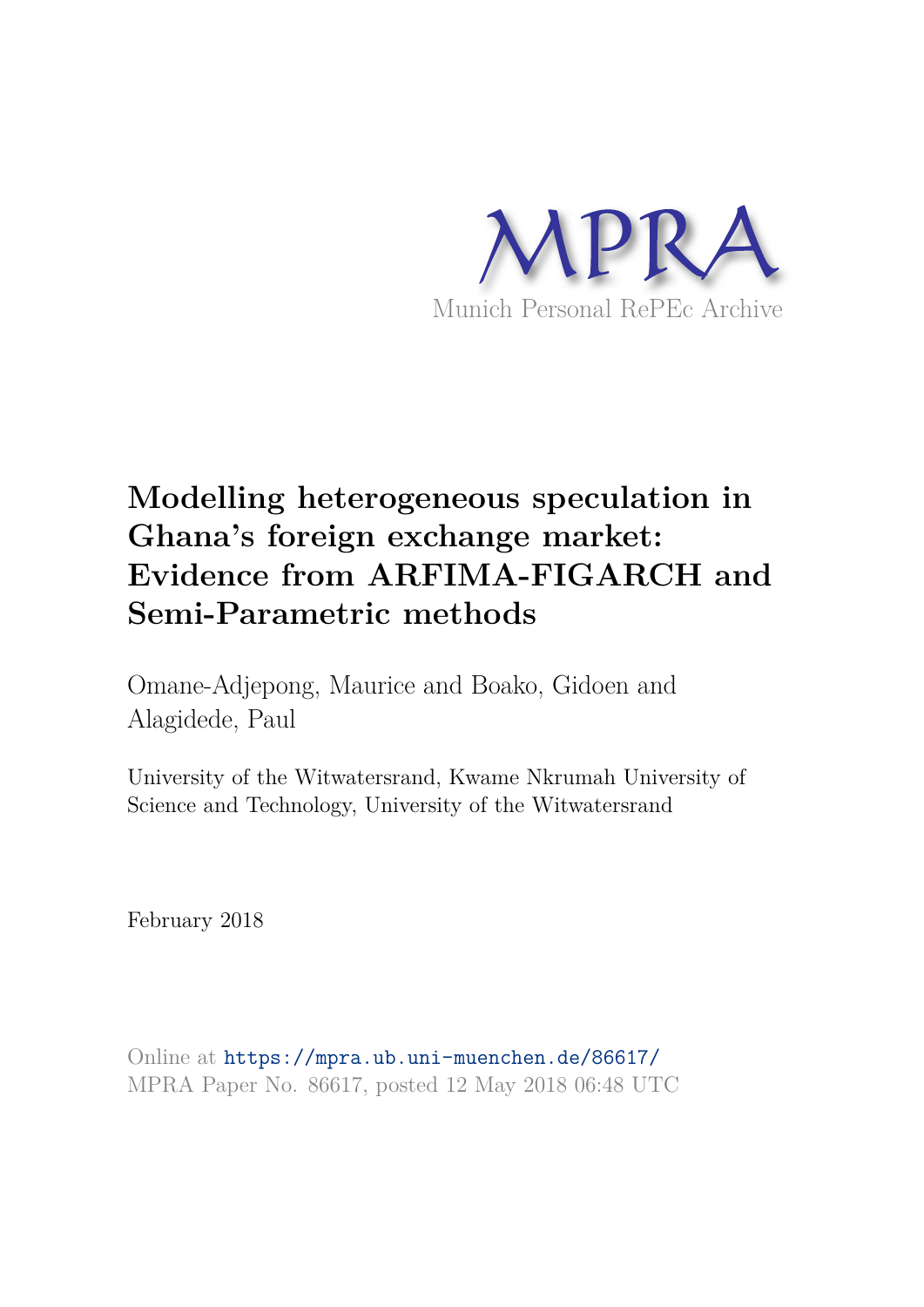# **Modelling heterogeneous speculation in Ghana's foreign exchange market: Evidence from ARFIMA-FIGARCH and Semi-Parametric methods**

# *<sup>a</sup>***Maurice Omane-Adjepong,** *<sup>b</sup>***Gideon Boako,** *<sup>a</sup>***Paul Alagidede,**

*<sup>a</sup>Wits Business School, University of the Witwatersrand, 2 St David's Place, Parktown, Johannesburg, 2193, South Africa.* 

*<sup>b</sup>Depatment of Accounting and Finance, Kwame Nkrumah University of Science and Technology, Kumasi, Ghana* 

*Corresponding author: Maurice Omane-Adjepong, doctoral research candidate, Wits Business School, University of the Witwatersrand, 2 St David's Place, Parktown, Johannesburg, 2193, South Africa; Email: 1766375@students.wits.ac.za/ omane.maurice@gcuc.edu.gh* 

## **Abstract**

In this paper, we explore the weak form efficiency of Ghana's foreign exchange (FX) market and analyse the existence of speculative activity and correlated shocks in the market. We use high and low frequency data covering May 31, 1999 to November 30, 2017. For robustness, four robust methods are employed. Our findings are as follows: First, the efficiency of the FX market is non-homogenous. This gives very little room for speculative trading options, hence, we surmise that speculative activities cannot necessarily account for the self-driven shocks in Ghana's FX market system. Second, the cedi/dollar market inefficiency is concealed in conditional returns, and toggles between persistence and anti-persistence for the high and low data frequencies, respectively. Third, varying significant persistence is detected for the volatility returns for all market series, however, the evidence is more pronounced for daily-, absolute-, and conditional volatility returns. These data dynamics prove useful and should be considered when examining empirical behaviours of asset markets. In summing up, investors and policy makers could rely on the findings and their implications in making decisions on investment and exchange rate control systems.

**Key words:** correlogram, FX market returns, long-memory, speculative activity, Ghana

*JEL classification codes*: C22, F31, G14

# **1. Introduction**

Historically, Ghana, like several other countries has experimented with different exchange rate regimes in a bid to maintain a stable currency. Following the Bretton Woods system in the post-World War II, Ghana joined a fixed exchange rate regime under the colonial international economic agreement. During this period, the British West African Currency Board (WACB) constituted in 1912 controlled the supply of currency to the British West African colonies. Under this framework, WACB countries (including Ghana) could not have independent monetary policy and the problem of currency depreciation was not a worry at all.

After gaining political independence in 1957, Ghana later abandoned the WACB arrangement (in 1963) and the Ghana cedi (calved from the word 'cowries') was introduced in 1965 as the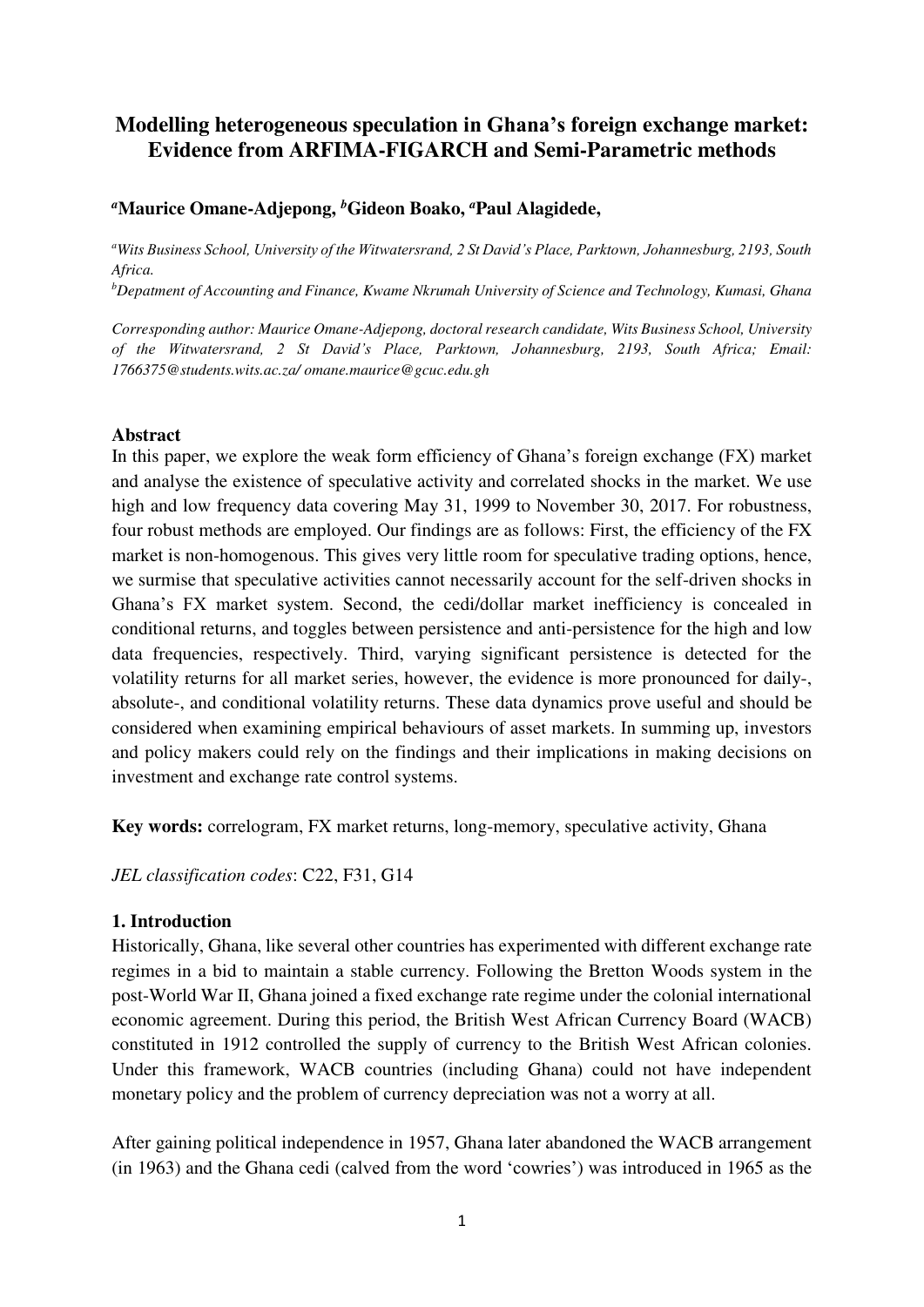domestic currency. Since then the cedi has remained the legal tender in Ghana although it has gone through demonetization (1978-79), series of reintroduction and redenomination (July 2007). Another prevalent feature (particularly in the 1970s and early-1980s) has been a predominant and perennial depreciation of the domestic currency against the major trading currencies (particularly the US dollar). This was often linked to the continuous fiscal excesses supported by monetary accommodation by the central bank, as well as negative external shock emanating from declining commodity prices which engendered adverse terms of trade. To stem the tide, therefore, the Government of Ghana in 1983 jettisoned the fixed exchange rate regime for the free floating regime as a central part of liberalization reforms under the implementation of the Financial Sector Adjustment Programme (FINSAP) – a component of the Economic Recovery Programme (ERP).

According to observations by Alagidede and Muazu (2016) and Bawumia (2014), the cedi has remained weak against the major trading currencies even following the adoption of the flexible exchange rate regime in Ghana. Nevertheless, the cedi depreciation has not been monotonic as it has recorded a modicum of stability against the US dollar between 2002 and 2007. The continuous weakness of the Ghanaian cedi against major trading currencies has engendered a self-fulfilling prophesy as most businesses in Ghana (both formal and informal) more often than not price in cedis for most transactions while thinking in dollars – see Bawumia (2014) and Boako *et al.,* (2016).

Anecdotally, analyst and governments have largely linked the volatility of the cedi to macroeconomic instability. The blurrily of the situation and lack of appreciation of the main cause of such volatilities in the exchange rate market have led to the glutting of the financial press with all manner of reasons (some highly astonishing) for the sometimes free fall of the domestic currency such as, dollarization, import driven structure of the economy, redenomination, the implementation of single spine salary structure (SSSS), dwarves and 'juju men', high rise buildings, and a sign of the end of the world – see Bawumia (2014).

However, understanding the key drivers of foreign exchange rate (FX) volatility and the channels of manifestation is an empirical matter (Alagidede and Muazu, 2016). That notwithstanding, very scant empirical studies exist to examine the dynamics of the exchange rate market in Ghana. Notable studies are Tweneboah (2015) and Alagidede and Muazu (2016). While Tweneboah (2015) observes that dollarization exerts positive impact on the volatility of nominal bilateral cedi/dollar exchange rates, Alagidede and Muazu (2016) delineates that factors such as government expenditure, money supply growth, terms of trade and output shocks cause exchange rate volatility. The challenge is that all these studies attribute the boombust cycles in the exchange rate market to macro-economic factors. Another key finding by Alagidede and Muazu (2016) is that, about three quarters of shocks to the real exchange rate market in Ghana are self-driven. The authors however failed to account for what drives these shocks. Could it be due to speculative behaviour of market agents?

Osler (1995) postulates that normal market speculative activity could eventually become a source of random-walk exchange rate behaviour. The authors continued by arguing that, with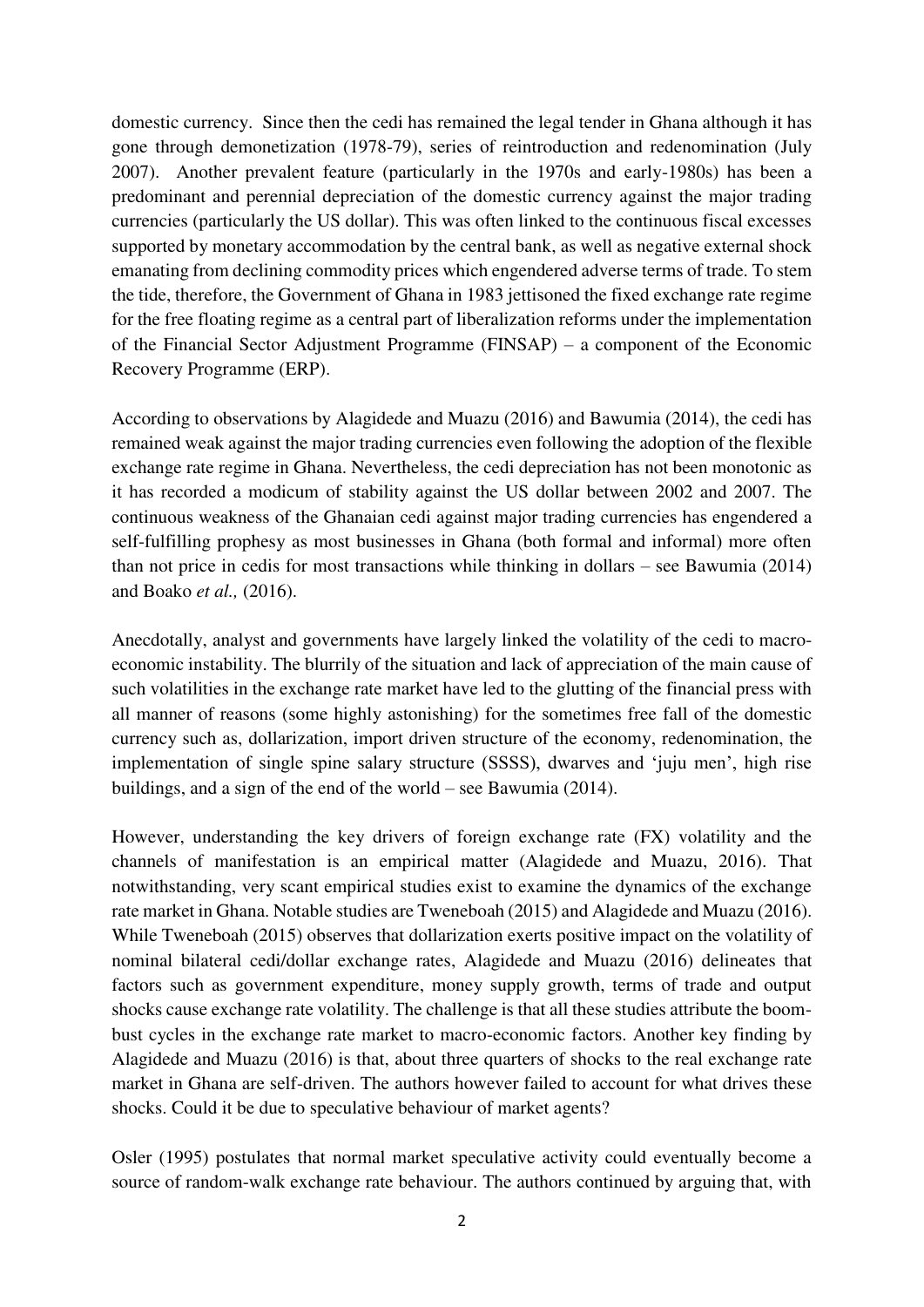appreciable level of speculative activity, an FX market could not distinguish itself from a random-walk process, irrespective of its principal determinants. They further showed from their findings that higher speculative activity could cause FX markets to be much predictable. Carlson and Osler (2000) corroborate this position, and specify that speculative activity affects the data generating process or microstructure of exchange rate markets. The authors then posit that such activity increases FX market volatility.

This study critically examines whether the FX market in Ghana is driven by speculative behaviour through analysis of the long-memory properties of the cedi, in relation to four major trading partners. The analysis is to help us determine whether the currency pairs exhibit persistence (long-memory) or anti-persistence (intermediate memory) behaviour that might give space for speculative agents to unfairly gain from the market. This helps to draw inferences for the efficiency of the FX market in Ghana (weak form of market efficiency), and the implications thereof for investors, governments, and market participants, in general. For instance, in efficient foreign exchange markets, the expected cost of hedging is equal to the transaction costs incurred, and thus, taking into account the low cost of hedging, investors can substantially reduce the foreign exchange risk at a relatively low cost (Soenen, 1979). Further, in an inefficient foreign exchange market, government authorities can determine the best way to influence exchange rates, reduce exchange rate volatility, reduce government intervention, evaluate the consequences of different economic policies, as well as curtail abnormal profits from foreign exchange transactions participants.

Internationally, the efficiency of FX markets has been examined by authors across different market jurisdictions. Not to mention all but few, Oh and Kim, (2006) explored relative market efficiency using global FX market indices for 17 countries. They found higher market efficiency for markets with larger liquidity than the Asian and African countries with smaller liquidity. Using 34 FXs against the US dollar, Floros (2008) recorded strong long-memory for 17 market returns, and concluded that shocks to such market persist for long time periods. Elsewhere, Cheung *et al*., (2011) examined market efficiency of the euro FX market using FX returns of 82 countries. In all, about 62 of the 82 markets displayed evidences in line with the weak form market efficiency. By employing the R/S analysis and the fractional integration method over different data frequencies, Caporale *et al*., (2017) unveiled persistence properties for two major FX markets (euro-US dollar and US dollar-yen), and partially found persistence to be higher at lower frequencies. In sharp contrast, Caporale and Gil-Alana (2013) reported lower degree of persistence for lower data frequencies, and shows that the evidence changes substantially depending on the data frequency employed. On emerging Asian and African FX markets, Oh *et al*., (2012), Kang *et al*., (2014), Salisu and Ayinde (2016), Olufemi *et al*., (2017) among others, have all provided some levels of insight on FX market efficiencies. However, the evidence is quite mixed and inconclusive.

To the best of our knowledge, studies on long-memory properties of the currency market in Ghana are virtually non-existent. That of Aidoo, *et al*., (2012) and Tweneboah *et al*., (2013) are however notable. The latter used a chain of parametric and nonparametric Variance Ratio (VR) tests to examine the efficiency of Ghana's exchange rate market. They found evidence in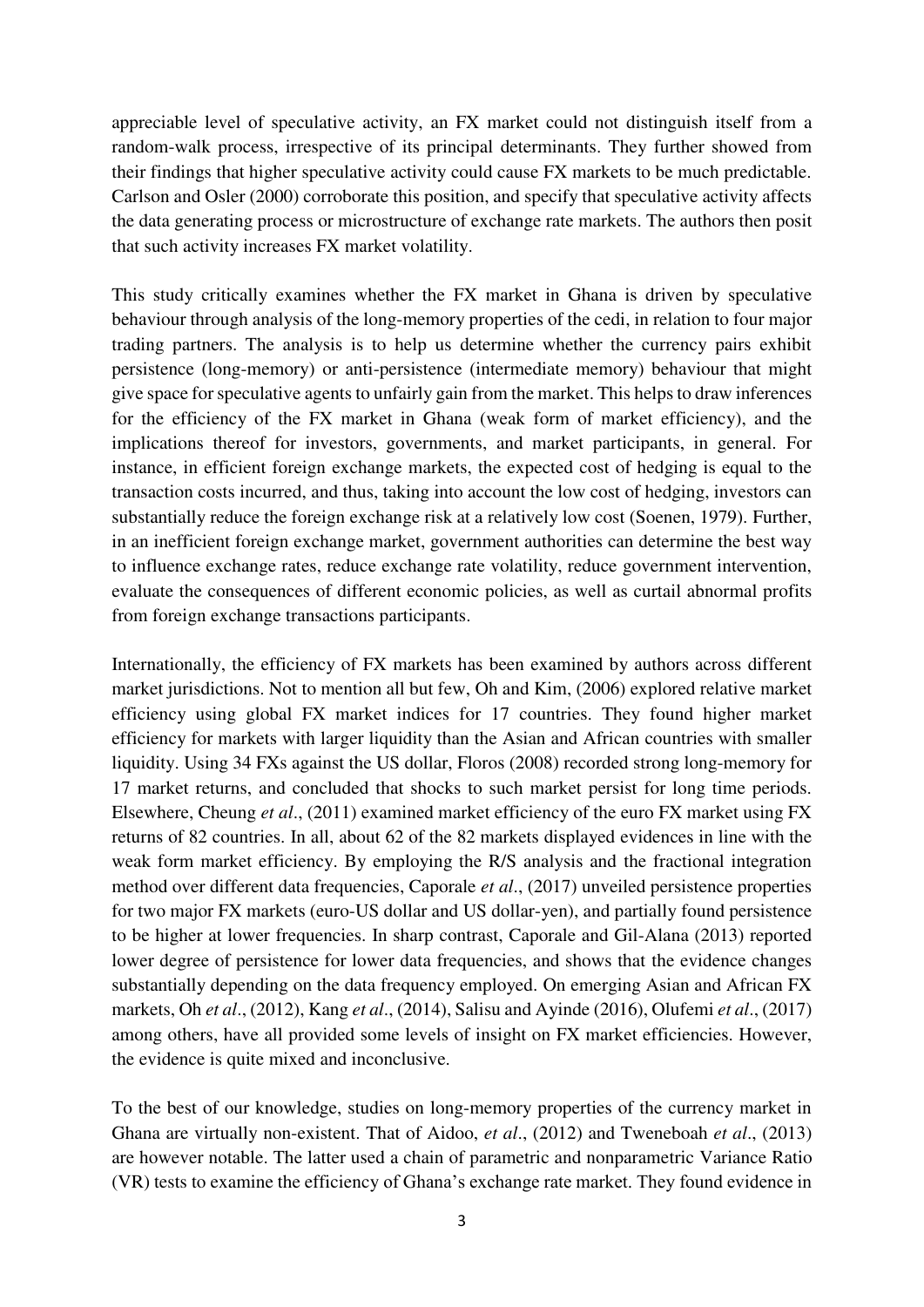favour of inefficient market, and thereof concluded on the possibility of gaining excess returns through speculative activities. Similar conclusion of market inefficiency and ease of predictability was reached by Aidoo *et al*., (2012). Despite these, the following lapses in their papers are apparent. First, the exclusive use of monthly observed cedi/dollar rates by Aidoo *et al*., (2012) looks flawed, since most financial and/or economic series exhibit in the observe levels *I*(*d*) properties, and shows autocorrelation structure which generally decays slowly across time lags. Another key omission of both authors is their inability to check and account for possible break effects; especially as their chosen data span spool-over major financial crises or economic cycles. A third observation is the exclusive use of cedi/dollar exchange rate data at lower frequency (monthly rates). It is often argued that most financial market series are much volatile and show dynamic properties at higher frequencies than lower periodicity. Hence, the evidences might be concealed from the exclusive use of monthly data. These notable limitations could perhaps lead to misleading long-memory detections, and subsequent pronouncement of market inefficiencies.

Our paper then rectifies these flaws and makes three major contributions to the currency market literature: firstly, the use of growth rates data on four major traded foreign currencies with a battery of rigorous long-memory detection approaches is undertaken to offer a comprehensive nature of the memory behaviour for the currency market in Ghana. Secondly, we account for structural break effects through the method of disaggregating switching regimes to obtain break-free regimes. Thirdly, the use of low (monthly) and a relatively high (daily) frequency data for examining currency market efficiencies in an emerging sub-Saharan African market is worth mentioning. Is the evidence of market inefficiencies data-frequency dependent and/or collective for the entire market system?

The remaining sections of the paper are structured as follows: Section 2 details the data and empirical methodology for the paper; Section 3 discusses the empirical results; and finally, the last section provides concluding remarks and gives policy implications.

# **2. Data and empirical methodology**

 $\overline{a}$ 

Four major foreign currencies (namely, United States dollar, Euro, United Kingdom's pound and the Japanese yen) as against the Ghanaian cedi<sup>1</sup> are considered in this paper. The sampled currency pairs are expressed in the Ghanaian cedi using respective prevailing rates. The choice of the foreign currencies is backed by their high demand and volumes of trade within the local FX market. The data obtained from Bloomberg are in daily and monthly periodicities, and span from May 31, 1999 to November 30, 2017. The sampled period spans over episodic eras of substantial depreciation of the local currency – see Bawumia  $(2014)$ .<sup>2</sup> Furthermore, the choice of the period helps to capture possible effects of major global financial/economic turmoil (9/11 US attack, 2007/8 global debt crisis, some periods of commodities price booms and busts, etc.)

<sup>&</sup>lt;sup>1</sup>The local currency used in the Ghanaian economy is called the Ghanaian cedi. Its higher denominations are 50, 20, 10, 5, 2, and 1 Ghanaian cedis (GH¢) respectively. The smaller denominations are coined in pesewas which include 50, 20, 10 and 5 pesewas.

<sup>&</sup>lt;sup>2</sup>Detailed information on the exchange rate market in Ghana can be sourced from Bawumia (2014). Tweneboah (2015), and Alagidede and Muazu (2016).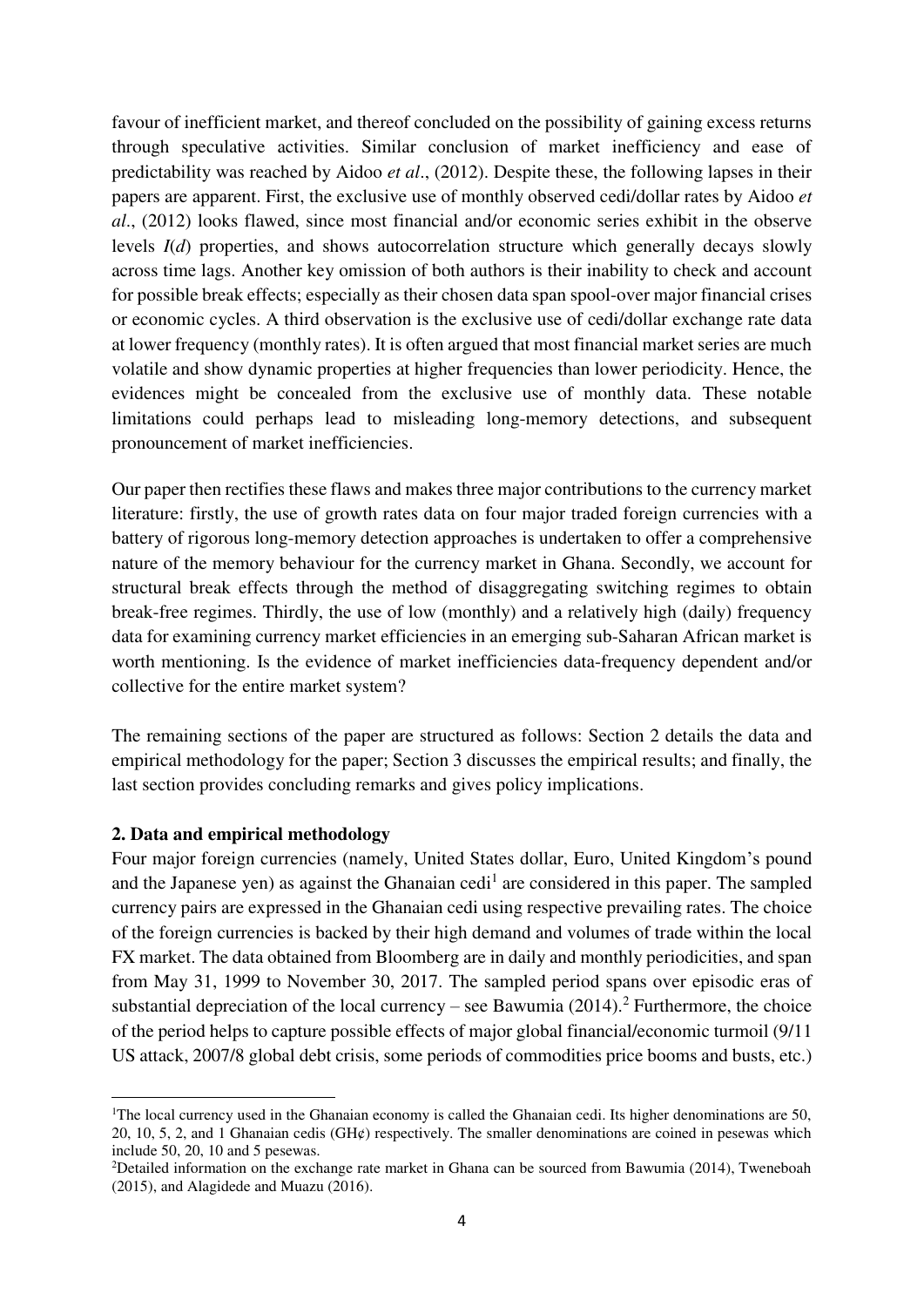experienced during the past decades till Brexit, on the memory dynamics of FX markets. As reported in their findings, the memory behaviour of market variables partially swings during, before, and after major global turmoil (Omane-Adjepong and Boako, 2017). There again, the sampled data period also covers the discovery and production stages of Ghana's crude oil in commercial quantities. This period marks the opening of the local market to various investors and stakeholders in mass oil production and its allied businesses, with consequences thereof for the exchange rate market.

The observed FX market data is expressed as a continuously compounded exchange rate returns for all four foreign currency pairs using the equation:

*returns*: 
$$
r_t = \{In(E_t) - In(E_{t-1})\} \times 100
$$
 (1)

where,  $E_t$  and  $E_{t-1}$  are the univariate exchange rates for the markets at days *t* and *t*-1 respectively. Moreover, for each of the four FX market return series, we obtain unconditional volatility returns by simply squaring the return series at time *t* – for squared volatility returns, 2  $r_t^2$ ; and by taking the absolute of the return series at *t* – to obtain the absolute volatility returns, *t r* . Using the derived absolute-, and squared-return series, we thoroughly examine for the presence (absence) of long-memory (LM) properties with the aid of rigorous statistical methods.

#### **2.1 Long-memory (LM) process**

A stochastic process of a financial/economic variable exhibits LM properties if the autocorrelation structure of the process slowly (or gradually) decays over time lags. In such situation, the sample autocorrelation coefficients remain highly significant at lower lags, and diminish hyperbolically throughout subsequent time lags as follows:

$$
\rho(k) \sim C k^{2H-2}, \quad \text{as } k \to \infty \tag{2}
$$

where, *C* denotes a finite positive constant; *k* represents time lag and *H* is the Hurst exponent which measures the nature and degree of LM properties of the process at hand. In practice, the LM measure, *H* could be expressed in terms of a fractionally integrated measure, *d*, where  $d = H - 0.5$ . In the same sense, the *H* measure may also be obtained from fractional measure as  $H = d + 0.5$ . This signifies that the two measures are used interchangeably in detecting the nature and degree of LM in a stochastic process. The process exhibits covariance stationary and mean-reverting LM properties (persistence) given that  $d \in (0,0.5)$ ; intermediate memory or anti-persistence for  $d \in (-0.5,0)$ ; and shows stationary and short-memory properties if  $d = 0$ . It has a long-run mean-reverting structure and shows non-stationary properties if  $d \in [0.5,1)$ ; and responds to shocks with permanent effect and non-mean reverting if  $d \ge 1$ .

The fractional integration measure, *d* is estimated following the GPH estimator of Geweke and Porter-Hudak (1983), which uses a log-periodogram through a simple regression equation as follows:

$$
\log[I(w_j)] = \beta_o + \beta_1 \log\left[4 \sin^2\left(\frac{w_j}{2}\right)\right] + e_j \tag{3}
$$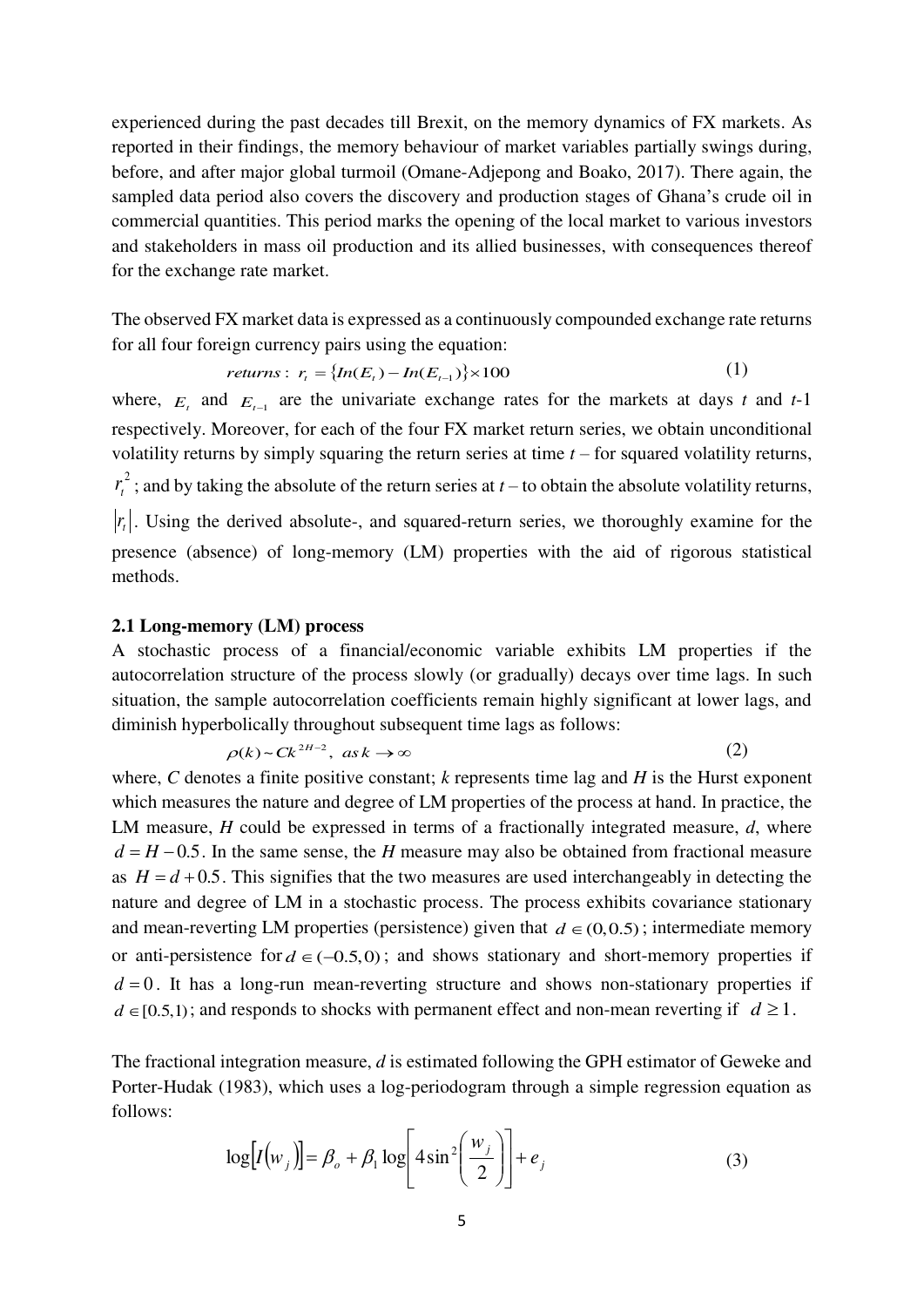where, the residual  $e_j = \log \left| \frac{J_z(m_j)}{f_r(m)} \right|$  $\overline{\phantom{a}}$   $\mathsf{L}$ L  $\mathbf{r}$ =  $(0)$  $(w_i)$ log *z z j*  $\left| \int f \right|$  $e_i = \log \left| \frac{f_z(w_i)}{g_z(w_i)} \right|$ ;  $j = 1, 2, ..., m$  represents the bandwidth parameter;

$$
w = \frac{2\pi_j}{T}
$$
 is the  $j^{\omega}$  Fourier frequency specified on a sample of T observations; and  $I(w_j)$  is

the sample periodogram given as 2  $2\pi T\left| \frac{Z}{t=1}\right|$  $(w) = \frac{1}{2\pi T} \left| \sum_{t=1}^{T} r_t e^{-t} \right|$ *t*  $w_i$  $r_t e^{-w_j}$ *T*  $I(w) = \frac{1}{2\pi T} \left| \sum_{i=1}^T r_i e^{-w_j t} \right|$ , from which  $r_i$  represents a weak

stationary series; and the GPH estimate of  $\hat{d(d_{GPH})}$  from the regression equation is denoted by  $-\hat{\beta}$ . The GPH estimator is somehow sensitive to regime shifts, and sometimes tends to produce bias estimates in the presence of such switching regimes (Granger and Hyung, 2004).

To mitigate such bias detections of LM properties by the GPH test method, Smith (2005) introduced a modified version of the GPH (henceforth known as *m*GPH) which substantially minimizes such biases, and appears relatively robust even in the presence of regime shifts. The test method of Smith (2005) builds on the log-periodogram regression by introduction additional regressor, given as  $-\log(p^2 + w^2)$  in the regression equation; where  $p = k_j/n$  gives the estimate of *p* for some constant  $k > 0$ . To significantly mitigate the biases of the GPH, Smith (2005) recommended setting the nuisance parameter *k* to 3 (thus,  $k = 3$ ), and uses the plug-in method by Hurvich and Deo (1999) to optimally select the bandwidth *j*. A long-memory process is favoured if the estimated *m*GPH exceeds that of the GPH with plug-in selection of *j*, recommended as a rule of thumb; else a short-memory process with level shifts is deemed viable.

## **2.2 ARFIMA-FIGARCH framework**

Unlike the semiparametric methods, the ARFIMA-FIGARCH class of models are well-noted for dual detection of LM properties. Advanced in the seminal paper of Baillie *et al*., (1996), ARFIMA-FIGARCH is reported to possess rigorous detection powers which captures simultaneously LM dynamics in the conditional mean and conditional variance of a given market series. It's flexibility of detecting dual LM behaviour in financial and/or economic market series has made it more useful than the conventional volatility models. This dual fractionally integrated model has been found as appropriate fit for several market data, and easily captures finite persistence or long-term dependence in the returns and volatility shocks of such markets (see, Arouri *et al*., 2012; Jammazi and Chaker, 2013; Uludag and Lkhamazhapov, 2014; etc.).

Following Baillie *et al*., (1996), we specify an econometric nested equation for the ARFIMA  $(p_m, d_m, p_m)$ -FIGARCH  $(p_v, d_v, p_v)$  model as follows:

$$
\begin{cases}\n\phi(L)(1-L)^{dm}(r_t - \mu) = \beta(L)\varepsilon_t \\
\varepsilon_t = \eta_t \sqrt[2]{h_t} \\
\alpha(L)(1-L)^{dv} \varepsilon_t^2 = w + (1-\theta(L))v_t\n\end{cases}
$$
\n(4)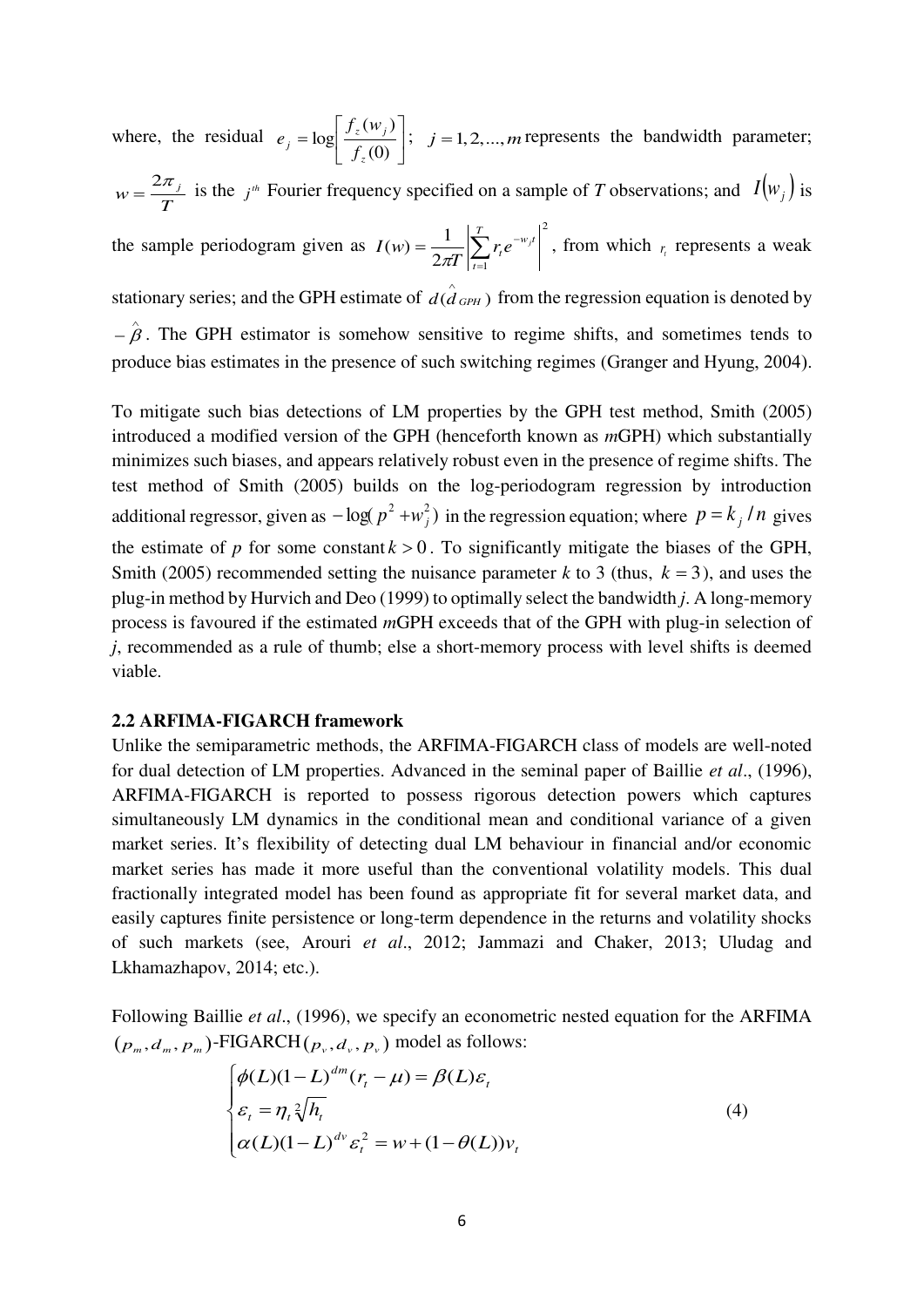Here, the persistence behaviour in the conditional mean and conditional volatility (or variance) of the exchange rate series,  $r_t$  is respectively captured by the  $d_m$  and  $d_v$  parameters;  $v_t$  denote a scedastic innovation, measured as  $v_t = \varepsilon_t^2 - h_t$ ; and L is a lag operator. The explanations for the  $d_m$  and  $d_v$  parameters remain the same as the  $d$  parameter under the previous section. Moreover, for the FIGARCH  $(p_v, d_v, q_v)$  component of the model,  $d_v = 1$  and  $d_v = 0$  reduces the fractionally integrated process to an integer integrated GARCH (ARFIMA-IGARCH) and standard GARCH (ARFIMA-GARCH) respectively.

We estimate parameters of the ARFIMA-FIGARCH process through the use of quasimaximum likelihood approach, which is premised on asymptotic normality distribution with a log-likelihood function given by:

$$
LL_{t}(\varepsilon_{t}, \theta) = -1/2 \log(2\pi) - 1/2 \sum_{t=1}^{T} \left[ \log(h_{t}) + \varepsilon_{t}^{2} / h_{t} \right]
$$
(5)

Mindful that the ARFIMA-FIGARCH model is not covariance stationary, Baillie *et al*., (1996) recommended for all the coefficients in the specified ARCH representation in (4) to be welldefined. Thus, given a FIGARCH  $(1, d_v, 1)$  model, the inequality constraints defined as  $\beta_1 - d_v \le \phi_1 \le (2 - d_v)/3$  and  $d[\phi_1 - (1 - d_v)/2] \le \beta_1(\phi_1 - \beta_1 + d_v)$  are sufficient requirements to ensure that a well-behaved model is fitted.

#### **2.2 Structural breaks and long-memory**

In order not to report unreliable LM properties and conclude on market efficiency (or otherwise) for any given financial/economic time series, several authors (see: Gil-Alana, *et al*., 2015; Arouri, *et al*., 2012, Assaf, 2007, etc.) have cautioned to account for effects of regime switching on the market series. If such switching or level shifts are allowed to exist, the properties of the series might exhibit LM properties which may not be genuine. In line with this caution, we test for possible regimes or level shifts for each of the market series using the unknown multiple break test of Zeileis *et al*., (2003). From a standard regression equation, their test specifies *m* breakpoint and *m+1* regime switching segments as follows:

$$
r_{t} = x_{t}^{T} \beta_{j} + e_{t}, \quad \text{for all} \quad t = t_{j-1} + 1, \dots, t_{j} \tag{6}
$$

where, the segment index which is denoted by  $j = 1, 2, ..., m + 1$ ;  $I_{mn} = \{t_1, t_2, ..., t_n\}$ , for  $t_0 = 0$ and  $t_{m+1} = n$  gives the collection of likely breakpoints; and  $e_t$  represent the disturbances. Also,  $r<sub>i</sub>$  is the outcome variable at *t*;  $x<sub>i</sub>$  represents a  $k \times 1$  vector of explanatory variables at time *t*; and  $\beta$  denotes a  $k \times 1$  vector of regression coefficients associated with the explanatory variables. If breaks exist, a common practice is either to demean the series or split up the series into subsamples alongside the detected breakpoints. These practices overly help to report reliable but not spurious LM properties for the data at hand.

A null hypothesis which states that the regression coefficients in (6) remain constant (absence of structural change), is tested against an alternate hypothesis that at least one coefficient varies over time. Thus, the regression coefficients toggle from a stable regression relationship to a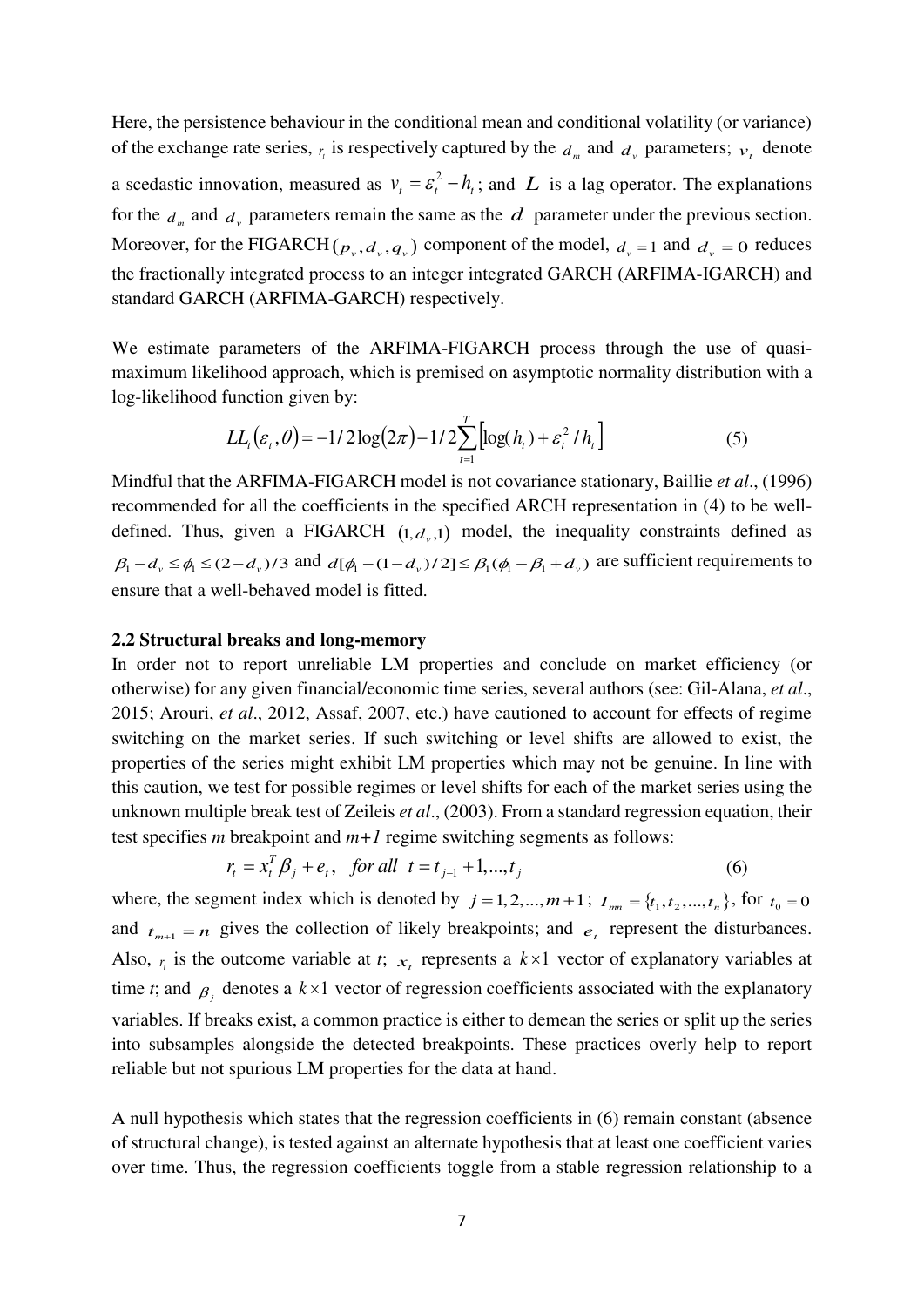different sort of relationship, which signifies the existence of  $m+1$  segments or regimes, for which the regression coefficients become constant. In testing for structure change, Zeileis *et al*., (2003) identified two frameworks. For their first framework, *F* statistics tests are designed for a specific alternative. Tests against such alternative are determined following a sequential pattern of *F* statistics, for any change occurring at time *t*. Thus, the estimated OLS residuals,  $\hat{v}(t)$ , from an  $m+1$  segmented regression with breakpoint at *t*, are compared to the estimated residuals,  $\hat{v}$ , from the unsegmented regression model using the following equation:

$$
F_t = \frac{\int_0^T \left(\hat{v} - \hat{v}(t)\right)^T \hat{v}(t)}{\int_0^T \left(\hat{v}(t)\right) \left((n-2k)\right)}\tag{7}
$$

These sequence of *F* statistics are derived for  $t = n_h, ..., n - n_h (n_h \ge k)$ ; where the trimming parameter  $n_h = [nh]$ , and *h* is recommended by the authors to be set at 0.1 or 0.15.

Their second framework is based on a generalized fluctuation tests that are designed to capture fluctuations in the residuals or the parameter estimates, and do not follow a specific pattern of deviation from the null hypothesis. In dating the structural change, Zeileis *et al*., (2003) further employed a dynamic programming approach in finding the breakpoints  $\hat{i_1},...,\hat{i_n}$  $\hat{t}_1$ ,..., $\hat{t}_m$  that minimize the residual sum of squares (RSS) in an objective function given by:

$$
\left(\hat{t}_1^{\wedge}, \hat{t}_m\right) = \arg\min_{(t_1, \dots, t_m)} RSS(t_1, \dots, t_m)
$$
\n(8)

over the partitions  $(t_1,...,t_m)$  with  $t_j - t_{j-1} \ge n_h \ge k$ , of order  $O(n^2)$ , for *m* number of changes.

# **3. Empirical results and discussions**

We begin the analysis of the empirical results by displaying and critically examining the time plots of each of the four FX market series. Fig.1 shows plots of daily and monthly observed exchange rate series and that of its corresponding return series. It could be noticed from label *A* of Fig.1 that, all the observed FX market series enjoyed some level of stability prior to the year 2010. However, the post-2010 era exhibits relatively sturdy increasing patterns till somewhere around 2013, and quickly changes to high peaks of movement from the early period of 2014 and beyond. This result designates that Ghana's FX market system may be described by three performance regimes.

First, a stable and well-performed FX market prior to 2010, largely underpinned by the substantial foreign exchange inflows related to the  $HIPC<sup>3</sup>$  debt relief, coupled with prudent fiscal and monetary policies; An abstemiously weak performance market between the epoch of 2010 and end of 2013. This seaming sloppy performance of the FX market during this era was largely a reflection of the excessive fiscal and current account deficits related to the implementation of SSSS (in 2010) and election-related expenditures in 2012; The third is a

 $\overline{a}$ 

<sup>3</sup>Heavily indebted Poor Country initiative.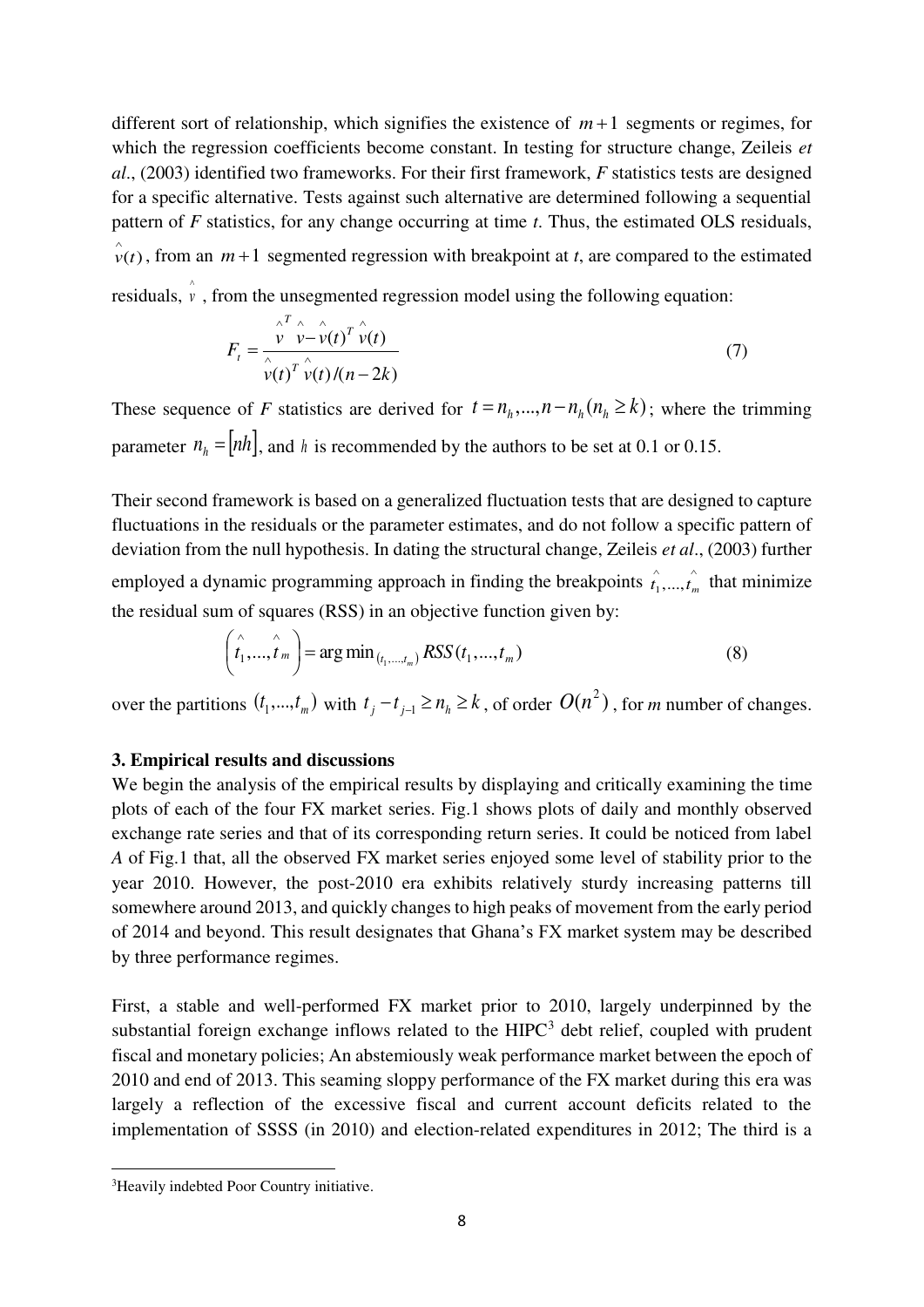worst-performed FX regime characterising the onset of 2014 and beyond. The latter regime simply marks a free-fall era of the Ghanaian cedi against major foreign trading currencies. Perhaps, this heightened continual depreciation could partially be attributed to the implementation foreign exchange controlled measures by the central bank (Bank of Ghana) on February 2014 to halt the then depreciating cedi. These policy measures garnered general public apprehension, resulting in subsequent withdrawal, but it adversely compounded the weak performance during the period. This assertion is also corroborated in the work of Boako *et al*., (2016).

With respect to the return series shown in label *B* of Fig.1, it is visible that the realisations are fairly clustered with few isolated departures, which conspicuously stretches from 2014 onwards. Collectively, this suggests evidence of minimal fluctuations of the market system. However, the few stretches of market fluctuations in the returns are confined to the tail end of the sampled period. This doesn't pose as surprises because the period recording these notable fluctuations corresponds with significant depreciation of the local currency.



Fig.1: Time plots of observed and return series

Fig.2 displays the nature of volatility clustering patterns which characterise the absolute returns (labelled *A* of Fig.2) and squared returns (label *B* of Fig.2) for the daily and monthly FX market data. As witnessed under the return series, similar observations of smooth clustering over time,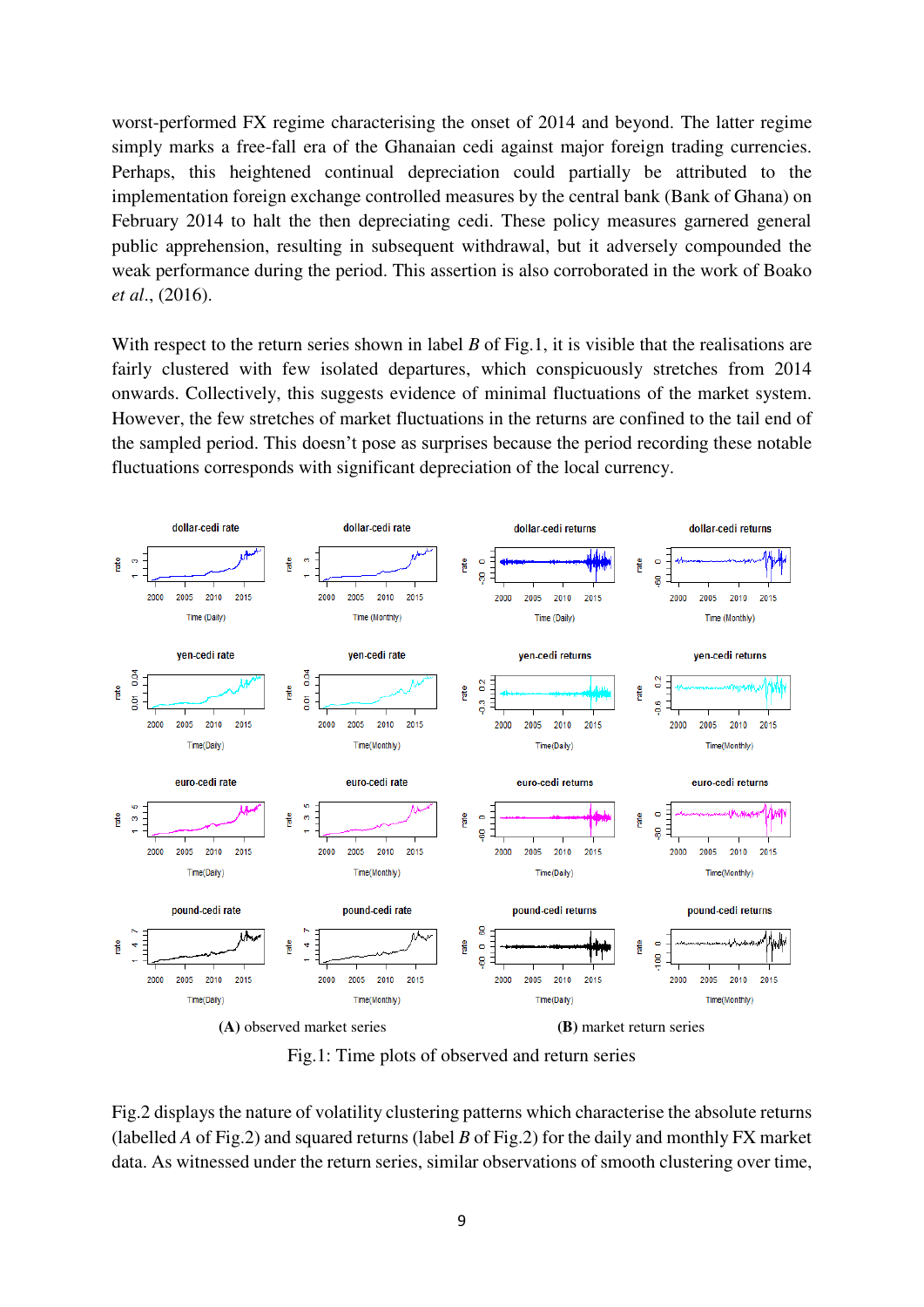prior to 2014 can also be conferred on the volatility returns. Nonetheless, the absolute returns for the FX market series are highly volatile compared to the respective volatility patterns of the squared returns. There is evidence of highly dense clustering in the daily volatilities than could be gleaned from the monthly volatilities. This is much visible for the absolute returns. Generally, the volatility of the exchange rate returns peaked around 2014 onwards where the local currency was reported to have depreciated in large quantum to major foreign trading currencies.



Fig.2: Time plots of unconditional market volatility returns

Summary stylised characteristics of the daily and monthly FX market returns for the sampled period is presented in Table 1. From the table, the average returns are positive for all the exchange rates. Relatively higher daily average returns of 0.121% and 0.107% are recorded respectively for the cedi/pound, and cedi/euro rates, with lower daily average returns for cedi/yen. Similar trend is reported for the monthly returns. With the exception of cedi/yen, all the market returns had standard deviations (sd.) of over 1%. The cedi/pound proofs to be more volatile. Moreover, the monthly market returns with sd. ranging from 0.098% to 16.347% looks to be highly volatile than the 0.023% to 3.963% of the daily returns.

In reference to the return-to-variability ratio, as measured using the Sharpe ratio  $-$  SR, we measure the risk/return market trade-offs for investments within the FX market of Ghana. All the exchange rates showed positive SRs, with cedi/dollar recording the highest daily ratio,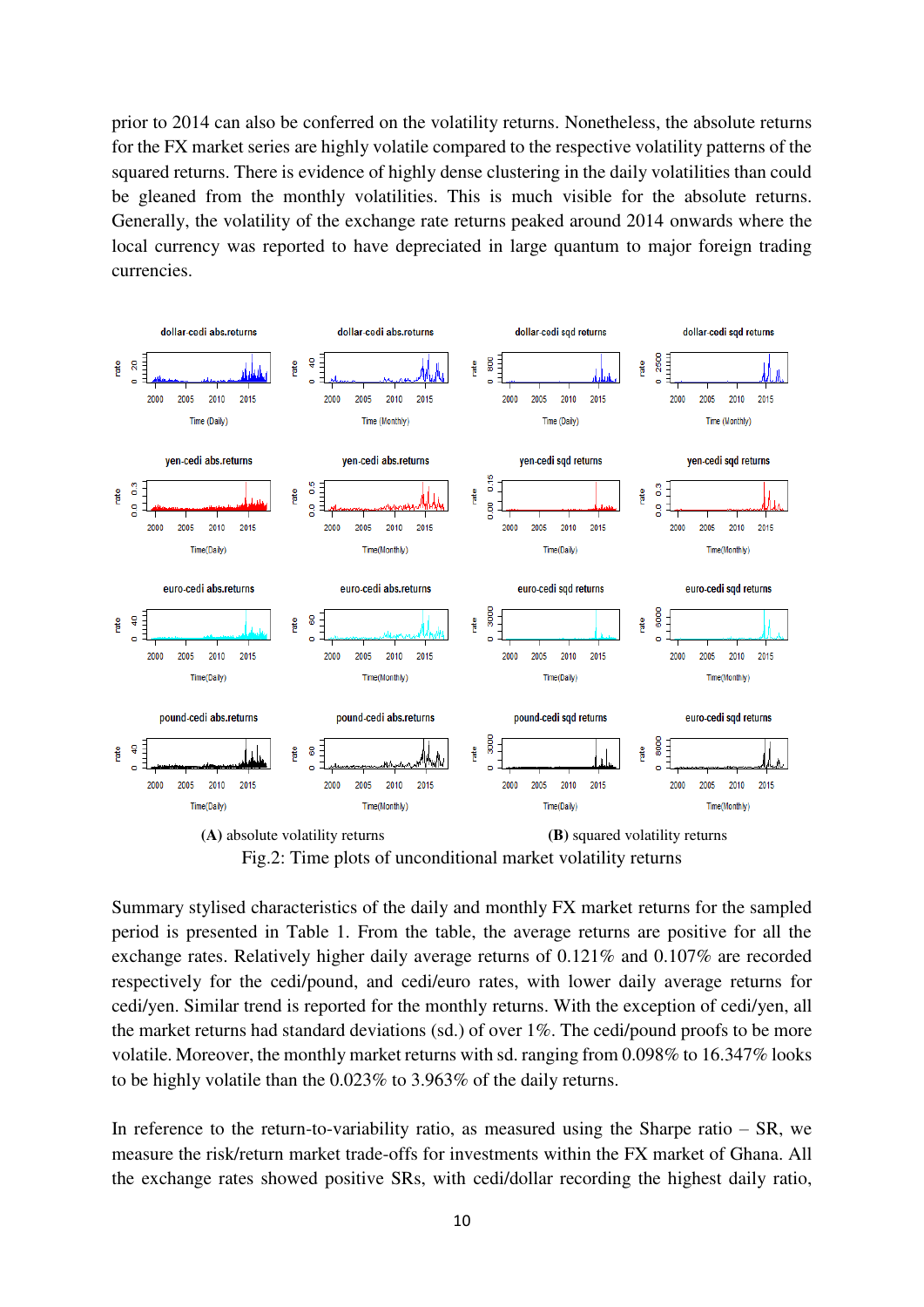followed by cedi/yen. For the monthly risk/return ratios, the cedi/dollar and cedi/euro had the highest values. These results depict that investing in the cedi/dollar earns relatively higher market returns with lower risk in the FX market of Ghana. Perhaps, this could account for the de facto dollarization phenomenon in the local market.

|                                        | Sample moment properties |          |           |            |  |
|----------------------------------------|--------------------------|----------|-----------|------------|--|
|                                        | cedi/dollar              | cedi/yen | cedi/euro | cedi/pound |  |
| <b>Panel A:</b> daily market returns   |                          |          |           |            |  |
| mean                                   | 0.092                    | 0.001    | 0.107     | 0.121      |  |
| std. deviation                         | 2.307                    | 0.023    | 3.228     | 3.963      |  |
| sharpe-ratio                           | 0.040                    | 0.035    | 0.033     | 0.030      |  |
| kurtosis                               | 34.902                   | 39.132   | 77.837    | 62.400     |  |
| skewness                               | $-0.220$                 | 0.752    | $-0.876$  | $-0.251$   |  |
| JB                                     | 239870*                  | 308780*  | 1207300*  | 777550*    |  |
| $Q_r(20)$                              | 346.0*                   | $171.3*$ | 492.2*    | 324.9*     |  |
| $Q_{abs}(20)$                          | 12395*                   | 8186.3*  | 10523*    | 10579*     |  |
| $Q_{sqd}(20)$                          | 2898.2*                  | 2138.4*  | 3621.2*   | 3518.6*    |  |
| <b>Panel B:</b> monthly market returns |                          |          |           |            |  |
| mean                                   | 1.947                    | 0.017    | 2.305     | 2.606      |  |
| std. deviation                         | 9.053                    | 0.098    | 12.373    | 16.347     |  |
| sharpe-ratio                           | 0.215                    | 0.177    | 0.186     | 0.159      |  |
| kurtosis                               | 16.633                   | 13.248   | 18.111    | 14.944     |  |
| skewness                               | $-1.440$                 | $-1.456$ | $-2.215$  | $-1.260$   |  |
| JB                                     | 2692.0*                  | 1739.4*  | 3282.5*   | 2170.5*    |  |
| $Q_r(20)$                              | $64.9*$                  | $63.2*$  | $47.6*$   | 49.8*      |  |
| $Q_{abs}(20)$                          | 455.9*                   | 453.9*   | 412.8*    | 434.0*     |  |
| $Q_{sqd}(20)$                          | 128.9*                   | $103.2*$ | $80.6*$   | 1235*      |  |

Table 1: Summary measures

*JB* is the test statistic for the Jarque–Bera normality test;  $Q_r(k)$ ,  $Q_{abs}(k)$  and  $Q_{sqd}(k)$  denote the Box-Ljung portmanteau test statistic based on 20-squared autocorrelations; "\*" represent significance level at 1%.

From the distributional measures in Table 1, only the daily cedi/yen shows positive skewness. Negatively skewed distributions with sharp and very high peaks characterises the entire market system. Based on these measures (skewness and kurtosis), we could infer a substantial deviation from normality for the exchange rate series. This is also affirmed by the highly significant normality test results from the Jarque-Bera method. As shown by the significant Box-Ljung test measures, there is strong evidence in support of the presence of serial correlation in the returns and its volatilities for the FX market series.

#### **3.1 Correlogram analysis**

Fig. 3 graphically presents the autocorrelation behaviour of the exchange rate returns for the first 150 trading market days. Plots of respective autocorrelation coefficients against time lags, known as correlograms are shown in the figure. The blue short-dash lines in the figure represent statistical significance based on critical values at the 95% confidence band. Labels *A* and *B* of Fig. 3 respectively show the daily and monthly correlograms for the returns.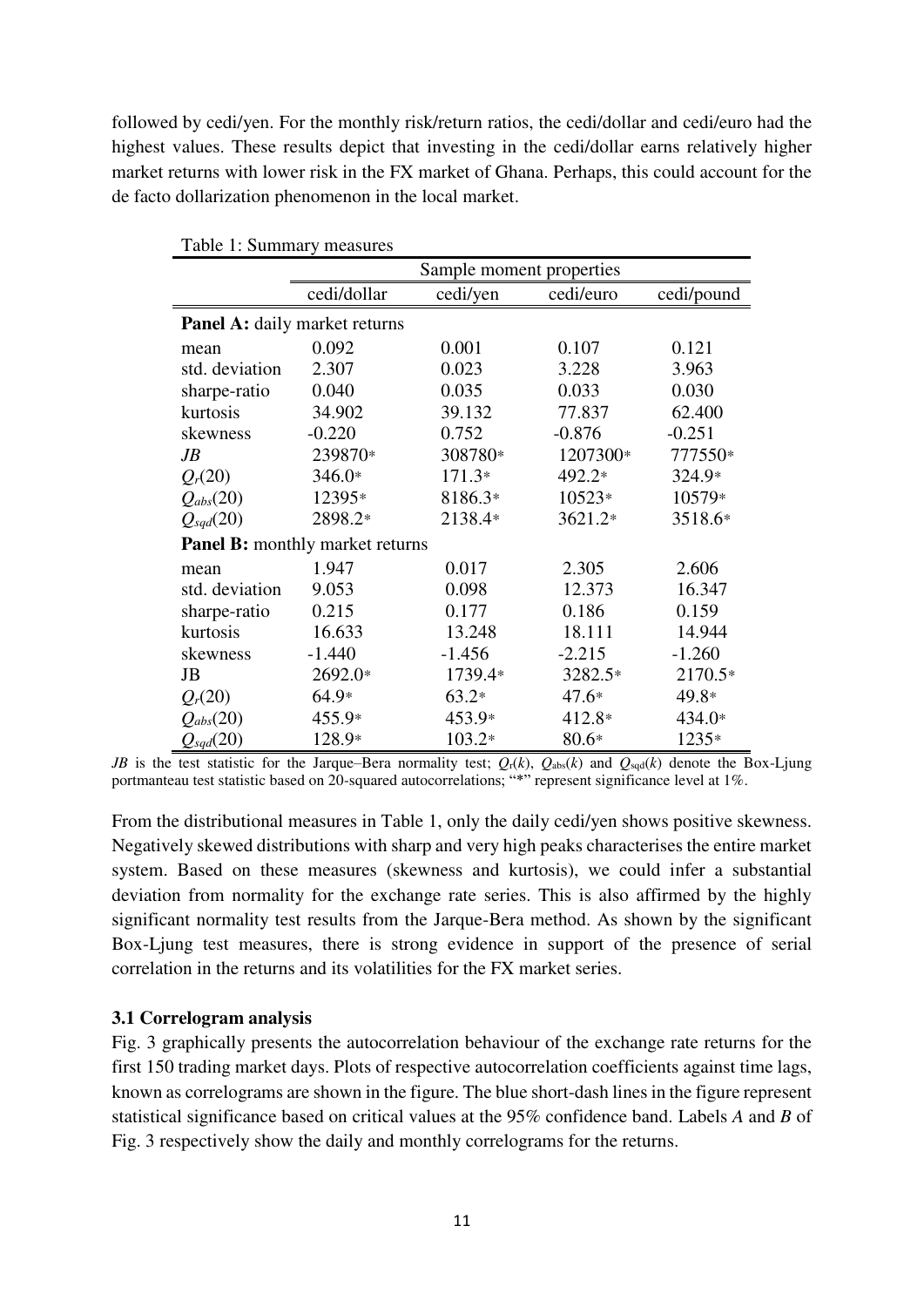From the figure, almost all the estimated sample autocorrelations for the monthly returns are visibly found within the 95% confidence band. The autocorrelation coefficients spike high for the few beginning lags, but diminish quickly, by getting very closer to zero, and remain generally insignificant throughout the time lags. These properties of the monthly return series do conform to a series which follows a white noise process. Meaning, the returns are much likely to conform to the weak form of the efficient market hypothesis (EMH), where speculative gains cannot be achieved. Similar conclusions could be made for the daily returns, which show few isolated coefficients departing from the confidence bands. Nonetheless, the diminishing rate for the monthly returns are faster, mostly insignificant, and nearer to zero than the daily returns, which also exhibit statistical insignificance for most of its coefficients, but do not get nearer to zero.



Furthermore, we examine the dynamic nature of the autocorrelation structure for the FX market using the unconditional volatility returns. Correlograms for the absolute and squared volatility returns are displayed in Labels *A* and *B* of Fig. 4 respectively. Comparable to the squared returns, the evidence of LM or volatility persistence looks more pronounced in the absolute returns. For instance, the substantially significant autocorrelation coefficients diminish hyperbolically across the trading days for the absolute returns, but the decay rate for the squared returns looks relatively quicker.

The evidence of hyperbolic decay manifest strongly in the daily volatilities. This is much noticeable from the daily absolute returns and the squared returns for cedi/dollar, at which the autocorrelation coefficients remain significant throughout the time lags.

Generally, we could then infer from the correlogram analysis that the evidence of volatility persistence in the FX market of Ghana is more apparent in the absolute returns, and in daily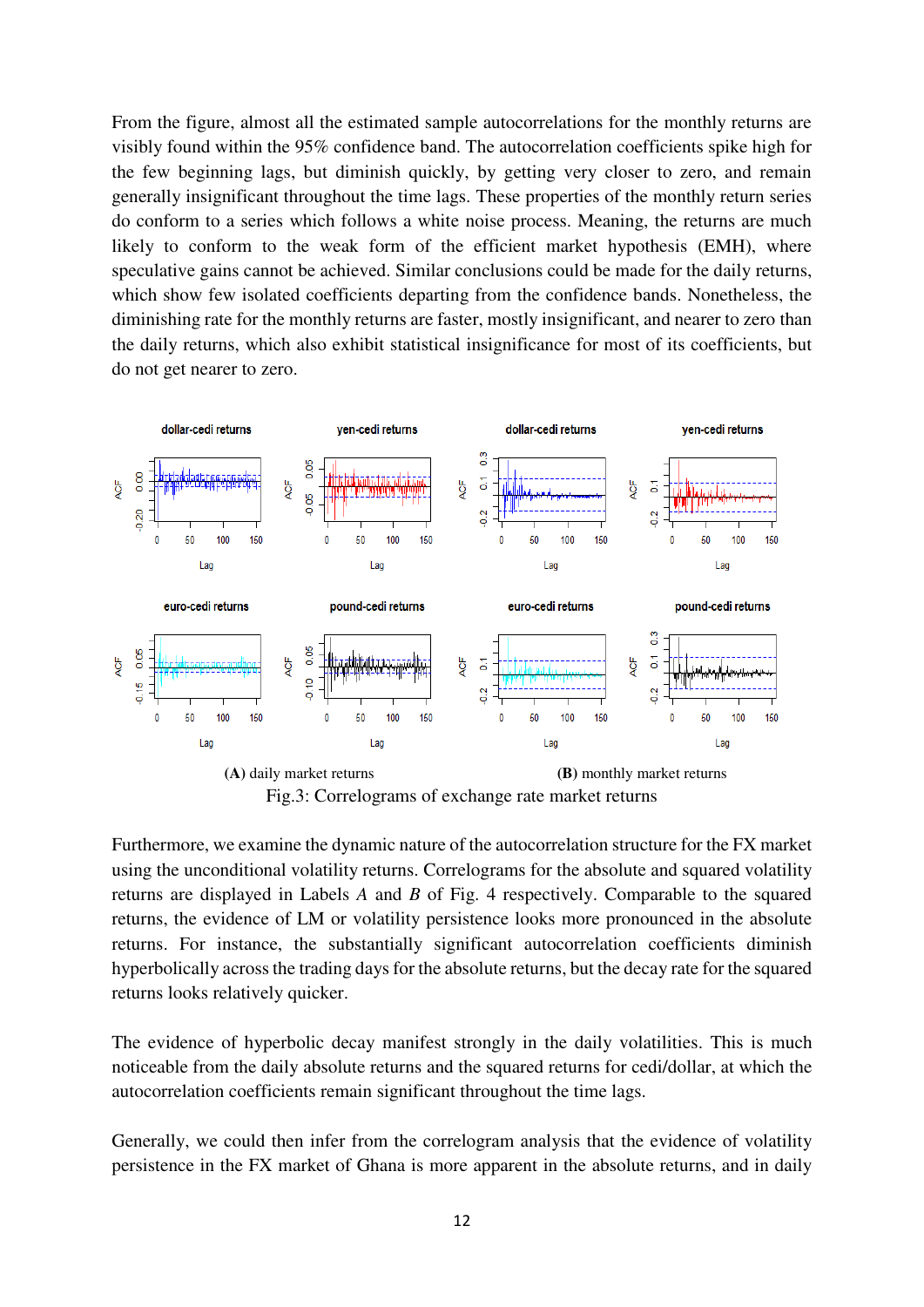

periodicity. The visibly high persistence in daily periodicity (high frequency data) than seen in the monthly frequency corroborates the findings of Caporale and Gil-Alana (2013).

Fig.4: Correlograms of exchange rate unconditional volatility returns

From the collective correlogram analysis, three conclusions could be drawn: (1) visible absence of LM and its implication of market efficiency (weak form) in the entire FX market returns is noticed; (2) there exists evidence of volatility persistence in the unconditional volatility returns, which is more pronounced in the absolute returns; and (3) comparatively slower hyperbolic decays in daily periodicities for the volatility returns is recorded. This latter finding signifies the detection of momentous LM properties in a relatively higher frequency data than could be observed at the lower frequency. Nonetheless, we additionally support these initial findings with rigorous statistical methods to authenticate the claims from the correlogram analysis.

# **3.2 Test for stationarity**

 $\overline{a}$ 

To examine whether the sampled exchange rate data follows a fractionally integrated term, the stationarity test of Kwiatkowski, Phillips, Schmidt, and Shin (1992) is employed. A test for short-memory ( $d = 0$ ), or  $I(0)$  against  $I(d)$ , where *d* could be a fractional term which gives LM alternatives has been undertaken with the KPSS test method $4$ . This method possesses detection

<sup>&</sup>lt;sup>4</sup>The LM test statistic for the KPSS method is computed as:  $KPSS(q) = \frac{1}{n^2 \left(\frac{q}{Q}\right)^{k-1}} \sum_{k=1}^{n}$  $\sum_{k=1}$ *S*<sup>2</sup><sub>*k*</sub>  $n^2 \sigma^2$  (q *KPSS q* 1 2  $2\sigma^2(q)$  $(q) = \frac{1}{\sqrt{q}}$  $\sigma$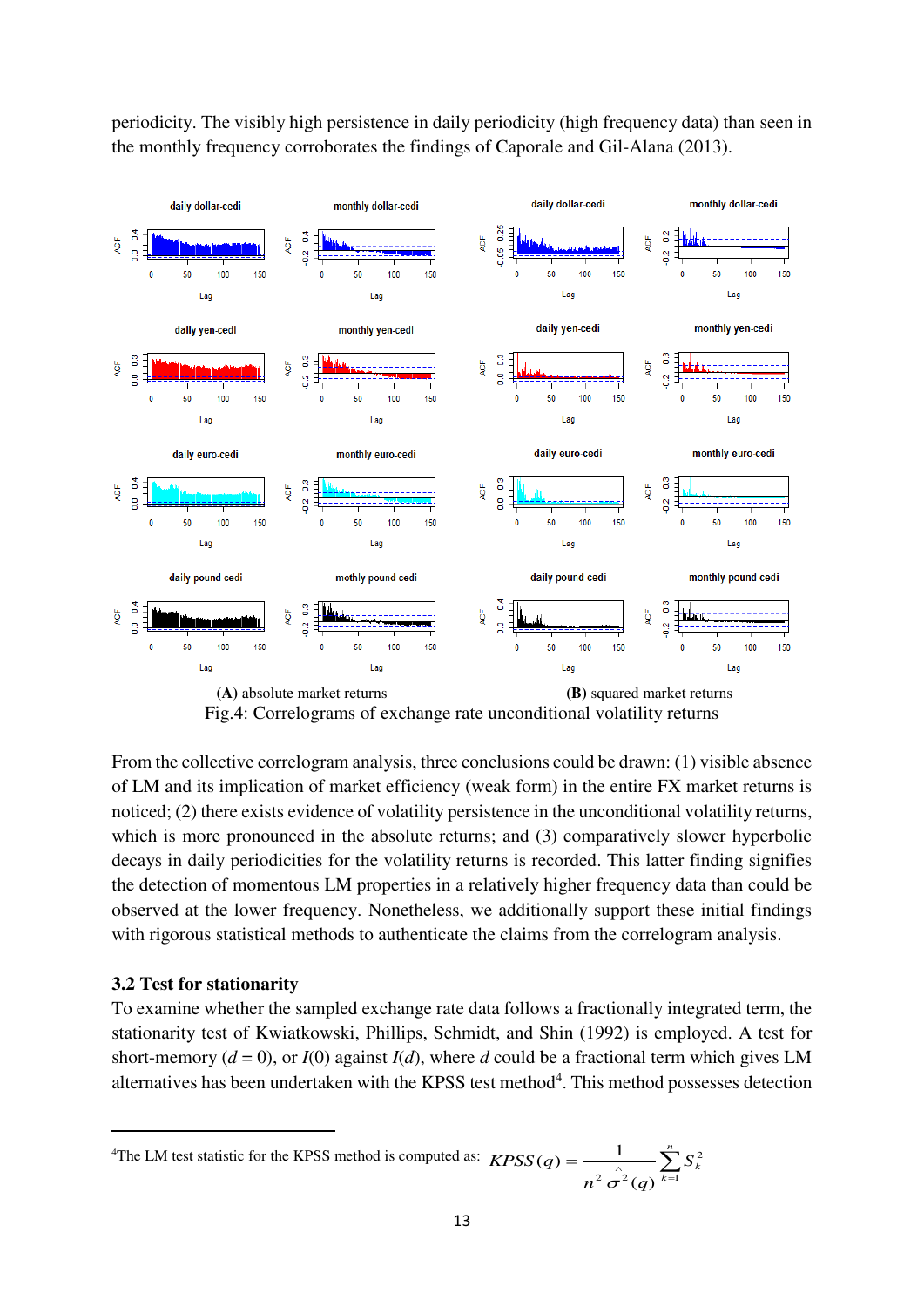powers for short-memory properties as against alternatives of LM, and is equivalent to that of Lo's statistic (Lee and Schmidt, 1996). The null hypothesis of stationarity or *I*(0) is not accepted if the LM test statistic becomes greater than its corresponding critical values.

| Table 2: Stationarity test for exchange rate market series |                                     |           |           |            |  |
|------------------------------------------------------------|-------------------------------------|-----------|-----------|------------|--|
|                                                            | <b>KPSS</b> test statistic          |           |           |            |  |
|                                                            | cedi/dollar                         | cedi/yen  | cedi/euro | cedi/pound |  |
|                                                            | <b>Panel A:</b> daily market data   |           |           |            |  |
| returns                                                    |                                     |           |           |            |  |
| const                                                      | $0.3911*$                           | $0.1777*$ | $0.2167*$ | $0.1440*$  |  |
| $const + trend$                                            | $0.0594*$                           | $0.0232*$ | $0.0290*$ | $0.0436*$  |  |
| abs. returns                                               |                                     |           |           |            |  |
| const                                                      | 4.5661                              | 7.2131    | 6.1524    | 5.6854     |  |
| $const + trend$                                            | 1.2946                              | 1.2592    | 0.5891    | 0.7507     |  |
| sqd. returns                                               |                                     |           |           |            |  |
| const                                                      | 2.9360                              | 2.6496    | 1.3419    | 1.6576     |  |
| $const + trend$                                            | 0.5810                              | 0.3928    | 0.1738    | 0.2313     |  |
|                                                            | <b>Panel B:</b> monthly market data |           |           |            |  |
| returns                                                    |                                     |           |           |            |  |
| const                                                      | 0.4680                              | $0.2897*$ | $0.3439*$ | $0.1769*$  |  |
| $const + trend$                                            | 0.0897*                             | $0.0443*$ | $0.0523*$ | $0.0549*$  |  |
| abs. returns                                               |                                     |           |           |            |  |
| const                                                      | 0.8476                              | 1.0716    | 1.0419    | 0.9294     |  |
| $const + trend$                                            | 0.2055                              | 0.1863    | 0.1188*   | 0.1519     |  |
| sqd. returns                                               |                                     |           |           |            |  |
| const                                                      | 0.7062                              | 0.7346    | 0.6314    | 0.6512     |  |
| $const + trend$                                            | 0.1684                              | $0.1393*$ | $0.1014*$ | $0.1238*$  |  |

'\*'5% (0.463) denote statistical significance and its associated critical value for the constant term of the test.

'\*'5% (0.146) denote statistical significance and its associated critical values for the constant and trend terms.

From the results shown in Table 2, almost all the market returns, except the monthly cedi/dollar at its intercept level followed *I*(0) processes, signifying a well-behaved FX market where speculative shocks or profits will be less likely to be recorded. This is in line with the correlograms which found no visible traces of *I*(*d*) or LM alternatives in the market returns. For the daily volatility returns, the evidence unanimously favours *I*(*d*) or long-memory processes, since none of the test statistics shows statistical significance. Moreover, substantive evidence of insignificance in the monthly periodicity is also recorded for the volatility returns. Thus, the evidence is lopsided towards LM alternatives, *I*(*d*), rather than short-memory, *I*(0), for the volatility returns; and looks very stronger in the absolute returns. These findings also affirm the concluding deductions made with the correlograms in the previous subsection.

Although, the KPSS test and the correlograms are consistent in their collective findings for the FX market, we still advance our search to seek robust conclusive evidence using the GPH semiparametric and ARFIMA-FIGARCH approaches.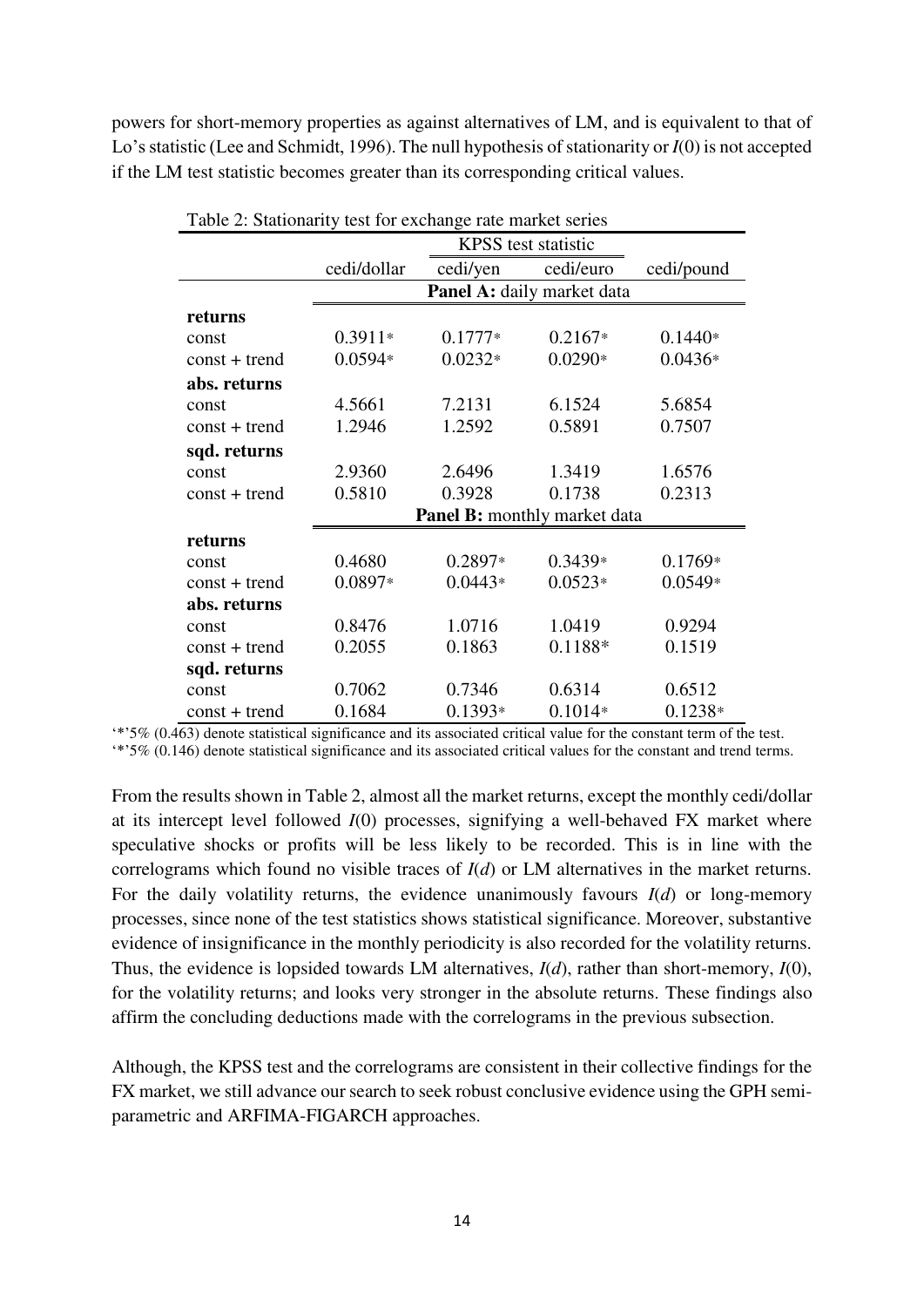#### **3.3 Long-memory test results and analysis**

Empirical test results of the GPH and the modified Smith's GPH (*m*GPH) methods are presented for the FX market data using plug-in bandwidth selection approach, instead of the arbitrary choice for the bandwidth. However, mindful of the GPH estimator being more sensitive to regime shift effects, we check for unknown multiple breaks in the full sampled return series for each of the four exchange rate data.



Fig.5: Detection of breaks in daily and monthly exchange rate returns with BIC

| <b>BIC</b> measures             |            |            |            |            |            |            |
|---------------------------------|------------|------------|------------|------------|------------|------------|
|                                 | $m=0$      | $m=1$      | $m = 2$    | $m = 3$    | $m=4$      | $m=5$      |
| <b>Panel A:</b> daily returns   |            |            |            |            |            |            |
| cedi/dollar                     | 21307      | 21319      | 21333      | 21349      | 21366      | 21383      |
| cedi/yen                        | $-22852.7$ | $-22838.7$ | $-22823.5$ | $-22807.4$ | $-22790.9$ | $-22773.8$ |
| cedi/euro                       | 24762      | 24776      | 24787      | 24804      | 24821      | 24838      |
| cedi/pound                      | 26790      | 26805      | 26814      | 26831      | 26847      | 26864      |
| <b>Panel B:</b> monthly returns |            |            |            |            |            |            |
| cedi/dollar                     | 1618       | 1622       | 1629       | 1640       | 1650       | 1661       |
| cedi/yen                        | $-393.3$   | $-385.9$   | $-375.8$   | $-366.1$   | $-355.8$   | $-344.7$   |
| cedi/euro                       | 1757       | 1763       | 1768       | 1779       | 1790       | 1800       |
| cedi/euro                       | 1880       | 1888       | 1890       | 1901       | 1911       | 1922       |

Table 3: Multiple structural breakpoints

"*m*" represents optimal number of detected multiple structural breakpoint(s) with the BIC measure

From Fig. 5 and Table 3, all the return series exhibit noticeable traces of single regimes (no breaks) in their respective time variations. Interestingly, the Bayesian Information Criterion (BIC) unanimously favours a break-free data structure for the daily and monthly FX market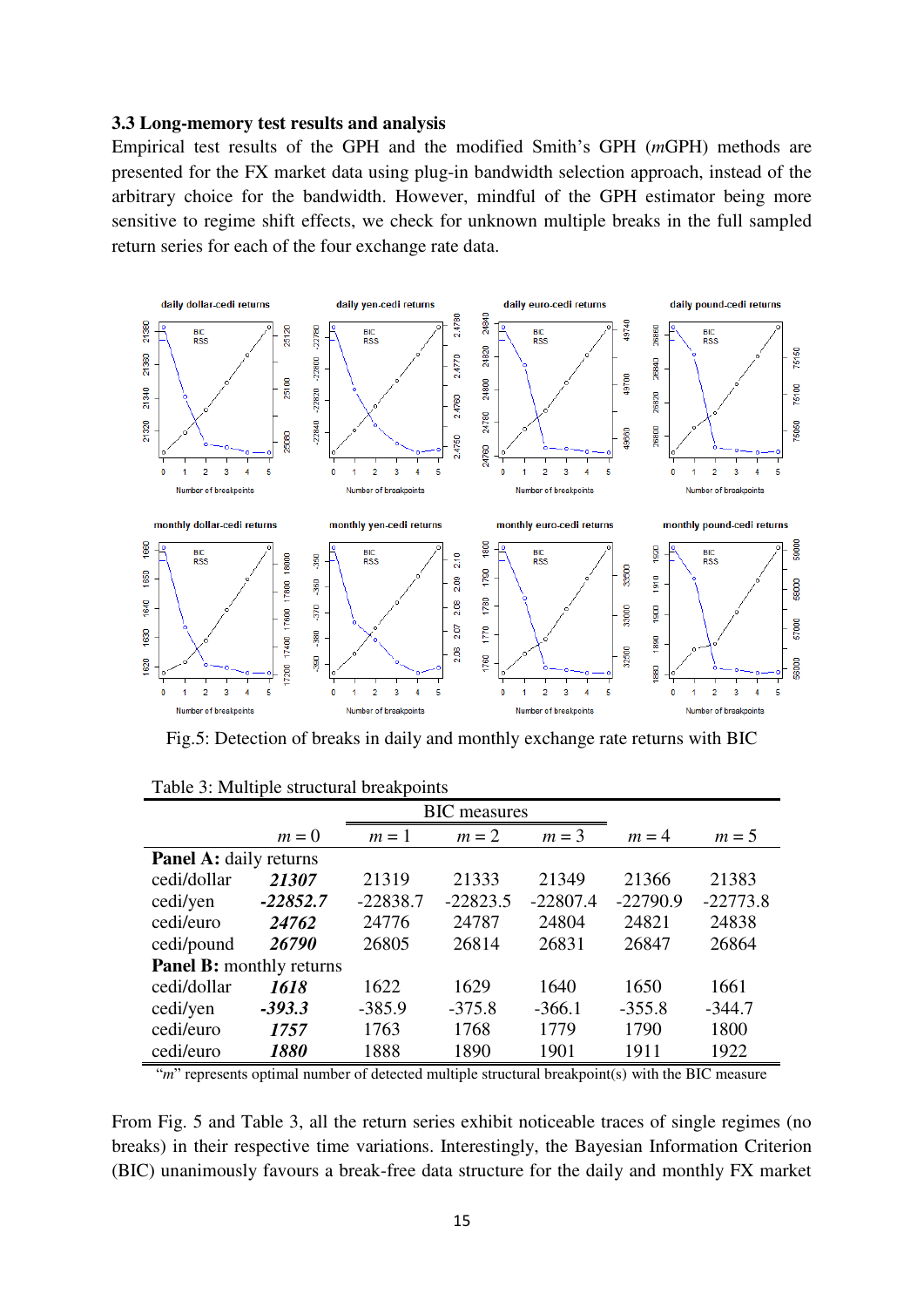returns. Perhaps, this common stochastic property could signify a co-movement relation between the markets. However, in all cases, the RSS contradicts the BIC, but the latter's result is upheld because it has been reported as suitable competitive selection procedure for many "real" data applications (see, Bai and Perron, 2003; Zeileis *et al*., 2003, etc.).

With the absence of apparent structural breaks, we fail to split-up or disaggregate the series into switching regimes (subsample regimes), but rather choose to use the full-break-free sampled data for further analysis.

|           | <b>GPH</b>      | mGPH                 | <b>GPH</b>      | mGPH                 |  |
|-----------|-----------------|----------------------|-----------------|----------------------|--|
|           | Plug-in         | Plug-in              | Plug-in         | Plug-in              |  |
|           | cedi/dollar     |                      | cedi/euro       |                      |  |
| $r_{i}$   | $0.136$ [4.12]  | $0.041$ [0.83]       | $0.058$ [1.76]  | $-0.006$ [ $-0.11$ ] |  |
| $ r_{t} $ | $0.374$ [11.31] | $0.502$ [10.04]      | $0.412$ [12.54] | $0.522$ [10.48]      |  |
| $r_t^2$   | $0.259$ [7.84]  | $0.344$ [6.88]       | $0.480$ [14.61] | $0.406$ [8.16]       |  |
|           | cedi/yen        |                      |                 | cedi/pound           |  |
| $r_{i}$   | $0.037$ [1.15]  | $-0.016$ [ $-0.33$ ] | $0.046$ [1.397] | $-0.036$ [ $-0.72$ ] |  |
| $r_{t}$   | $0.286$ [8.76]  | $0.454$ [9.18]       | $0.379$ [11.54] | $0.586$ [11.80]      |  |
| $r_t^2$   | $0.235$ [7.20]  | $0.397$ [8.03]       | $0.442$ [13.45] | $0.570$ [11.67]      |  |

Table 4: Semiparametric test estimates for daily FX market data

Table 5: Semiparametric test estimates for monthly FX market data

|         | <b>GPH</b>           | mGPH                 | <b>GPH</b>            | mGPH               |  |
|---------|----------------------|----------------------|-----------------------|--------------------|--|
|         | Plug-in              | Plug-in              | Plug-in               | Plug-in            |  |
|         | cedi/dollar          |                      | cedi/euro             |                    |  |
| r,      | $0.537$ [1.06]       | $-0.032$ [ $-0.02$ ] | $-0.115$ [ $-0.265$ ] | $0.462$ [0.43]     |  |
| $r_{t}$ | $0.534$ [4.08]       | $0.626$ [2.92]       | $0.574$ [2.49]        | $0.455$ [1.04]     |  |
| $r_t^2$ | $0.409$ [3.12]       | $0.474$ [2.21]       | $0.509$ [0.83]        | $0.390$ [0.20]     |  |
|         |                      | cedi/yen             | cedi/pound            |                    |  |
| r,      | $-0.115$ [ $-0.88$ ] | $-0.399$ [ $-1.86$ ] | $-0.213$ [ $-0.42$ ]  | $-1.311$ $[-0.95]$ |  |
| $r_{t}$ | $0.412$ [3.14]       | $0.549$ [2.57]       | $0.902$ [3.09]        | $1.256$ [2.05]     |  |
| $r_t^2$ | $0.741$ [3.22]       | $0.892$ [2.03]       | $0.595$ [1.55]        | $0.693$ [0.77]     |  |

The Tables (4 & 5) give estimated results of the GPH and its modified version (*m*GPH) for the daily and monthly market data respectively. For *A* [*B*], *A* denotes test statistic of the GPH/*m*GPH, while *B* is the associated *t*-statistic.  $r_t$ ,  $|r_t|$ , and  $r_t^2$  $r_t^2$  respectively represent the unconditional returns and its absolute and squared volatility returns.

The evidence of long-term dependence is clearly absent in the market returns, for the reason being that the estimated  $d$  –*values* are statistically different from zero (see, Tables 4 and 5). Moreover, the only notable significant  $d$  – *value* = 0.136 is reported by the GPH for the daily cedi/dollar returns. Yet, its corresponding *m*GPH value of 0.041 is far lesser than the GPH value, and looks highly insignificant. Hence, a significant LM or persistence detection is obviously rejected. This therefore suggests that, the FX market returns follows a Wiener process, and also is efficient in the weak form. Meaning, there would be no available spaces for speculative activities to thrive.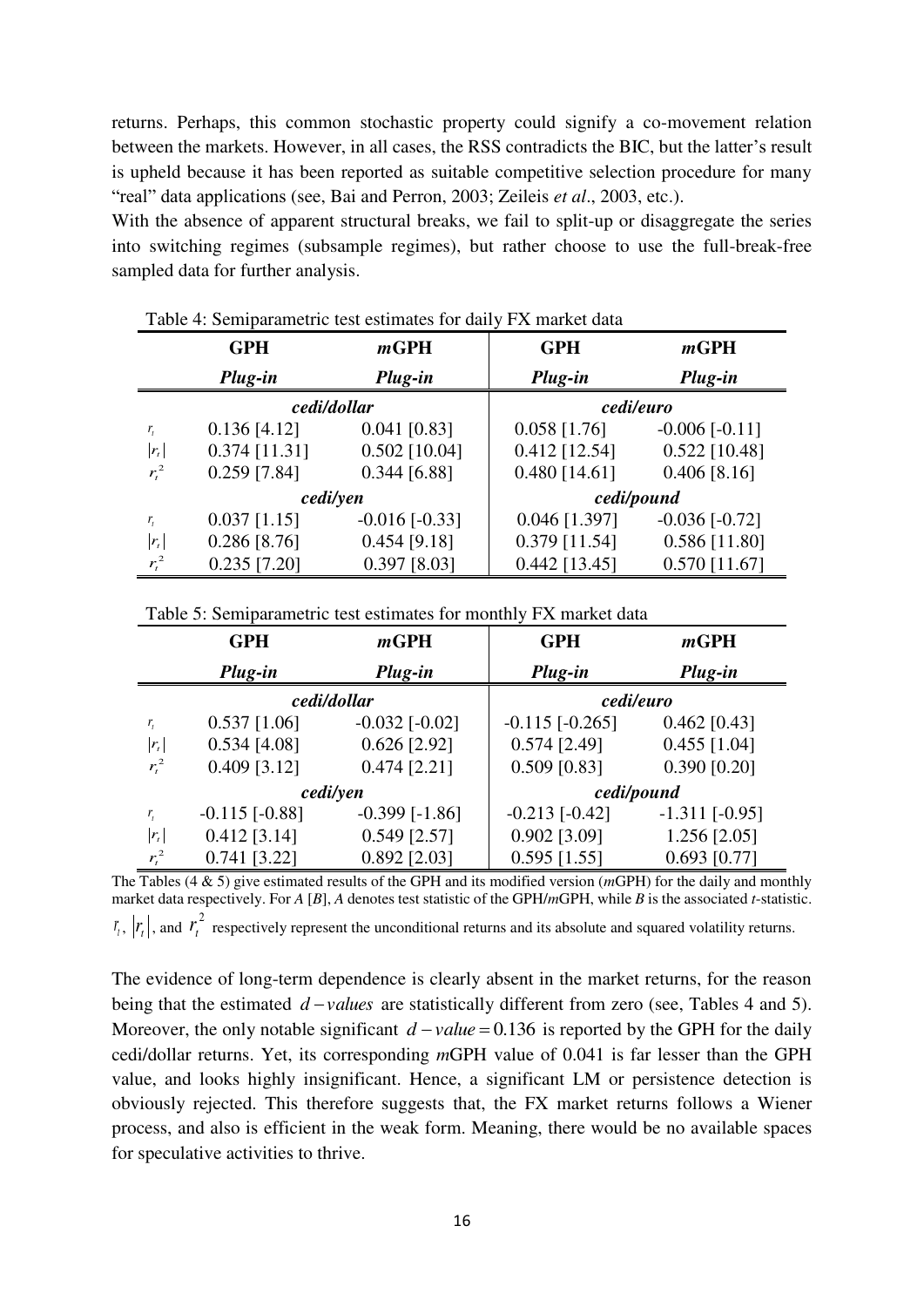This initial finding contradicts the works of Tweneboah *et al*., (2013) and Aidoo *et al*., (2012), but rather affirms the conclusions made by Olufemi *et al*., (2017). The latter found market efficiencies for Ghana's (cedi/US dollar) and Burundi's (Franc/US dollar) unconditional market returns after examining 10 sub-Saharan African markets for efficiency, and accounting for break effects. However, we believe the former's results might have suffered from break effects with its consequences thereof. For instance, Aidoo *et al*., (2012) analysed and pronounced market inefficiency for Ghana's FX market using observed (or actual) cedi/dollar series, but not growth rates, and again failed to examine the sensitivity issue of break effects. In another situation, weak evidence of market inefficiency (cedi/euro) was reached by Cheung *et al*., (2011) as their study found only one of its three detection methods to have conferred inefficiency for the unconditional cedi/euro returns.

Turning our focus to the volatility returns, we report the following results. From Tables 4 and 5, all the daily FX volatility returns recorded significant positive LM parameters which are bounded from 0.286 to 0.586 for the absolute returns, and 0.235 to 0.570 for the squared returns. Except cedi/euro squared returns, the remaining *d*-parameters for the *m*GPH are greater than the associated GPHs. Also, from the perspective of the monthly periodicity, not all  $d$  – *values* had statistical significance. As the absolute returns report of significant  $d$  – *values* ranging from 0.412 to 1.256, the squared returns had its  $d$  – *values* as  $0.409 \le d \le 0.892$ .

Inferring from the reported *d*-parameters, one could reasonably conclude that, the persistence found in the daily volatility returns is quite sturdier than for the monthly series. Also, compared to the squared returns, the absolute returns persist much strongly, as evident through its reported high-valued *t*-statistics. With respective  $d$  – *values* from 0.235 to 0.586, and 0.409 to 1.256 for the daily and monthly volatility returns, it is fair to confer a somehow stationary and more likely mean-reverting stochastic process for the daily periodicity. There again, the significantly high  $d$  – *value* of 1.256, suggest that volatility shocks to the cedi/pound would be non-mean reverting and has the tendency to leave traces of permanent effects.

#### **3.4 ARFIMA-FIGARCH results and analysis**

Results in Tables 6 and 7 give the estimated parameters of the ARFIMA-FIGARCH class of models. The Schwarz measure is used as our benchmark for selecting appropriate parsimonious fit. From the tables, significantly strong evidence of long-range dependence is found only for the cedi/dollar market returns. Moreover, the nature of range-dependence swings between mean-reverting persistence  $(d_m = 0.2410)$  for the daily returns, and more likely long-run mean-reverting anti-persistence  $(d_m = -0.8443)$  for the monthly returns. In both cases, shocks to the market would be transitory, but quicker reversions would be experienced in the daily returns. The evidence of LM properties could however not be found in the daily and monthly market returns of cedi/yen, cedi/euro and cedi/pound. With the exception of the cedi/dollar market returns, the results of the correlograms, KPSS LM test and the semi-parametric methods are much consistent with the ARFIMA-FIGARCH models.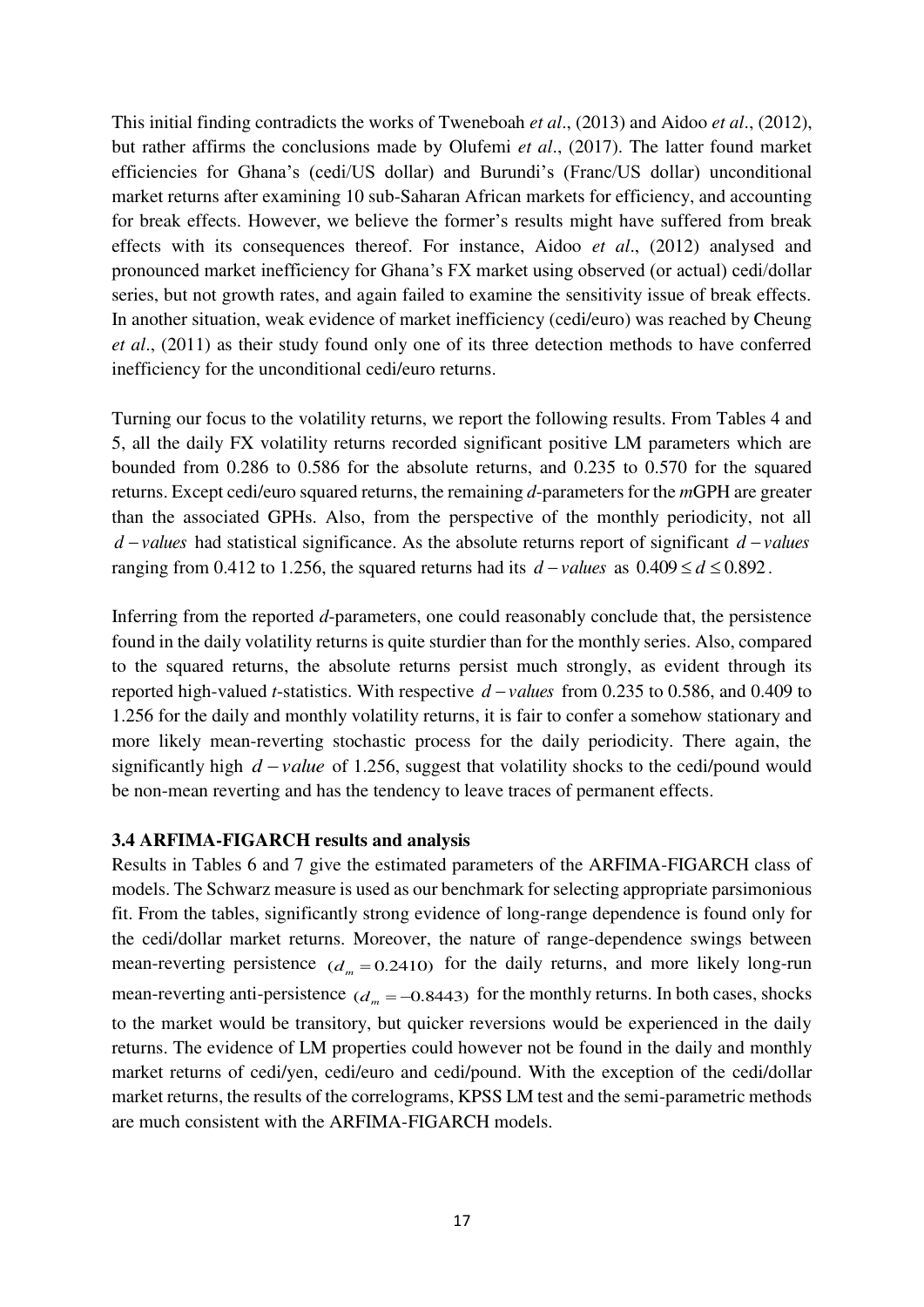|               | cedi/dollar | cedi/yen   | cedi/euro  | cedi/pound |
|---------------|-------------|------------|------------|------------|
| Cst(M)        | 0.0286      | 0.0003     | $0.0580*$  | $0.0798*$  |
| $d$ -Arfima   | $0.2410*$   | 0.0413     | 0.0334     | 0.0477     |
| AR(1)         |             |            | $0.2602**$ | $0.2122**$ |
| MA(1)         | $-0.6607*$  | $-0.2746*$ | $-0.4166*$ | $-0.4120*$ |
| Cst(V)        | $0.0172**$  | $0.1695*$  | $0.0082*$  | $0.0188*$  |
| $d$ -Figarch  | $0.3857*$   | $0.2805*$  | 1.0503*    | $1.0139*$  |
| ARCH(Phi 1)   |             | $-0.1353*$ | $-0.0023$  | 0.0285     |
| Garch(Beta 1) | $0.1783*$   |            | $0.9193*$  | $0.9141*$  |
| Schwarz       | 2.5572      | $-5.6706$  | 3.6434     | 4.2016     |
| Q(10)         | 7.9588      | 8.7307     | 11.2673    | 3.3134     |
| ARCH(10)      | 0.7906      | 0.8910     | 1.1011     | 0.3486     |

Table 6: ARFIMA-FIGARCH estimates for daily FX data

Table 7: ARFIMA-FIGARCH estimates for monthly FX data

|               |             | Parameters |              |            |
|---------------|-------------|------------|--------------|------------|
|               | cedi/dollar | cedi/yen   | cedi/euro    | cedi/pound |
| Cst(M)        | $0.8057*$   | $0.0053**$ | 1.1956*      | 1.3632*    |
| d-Arfima      | $-0.8443*$  | 0.0352     | $-0.0433$    | $-0.0519$  |
| AR(1)         | $0.9428*$   | $-0.9907*$ | $-0.6914*$   |            |
| MA(1)         | 0.1335      | $0.9937*$  | $0.7011*$    |            |
| Cst(V)        | $-0.2236$   | $0.1486**$ | 4.9373       | 4.6709     |
| $d$ -Figarch  | $0.7793*$   | 1.5248*    | $0.8427*$    | $0.7671*$  |
| ARCH(Phi 1)   |             | $-0.2736$  | $-0.5349***$ | $-0.3500$  |
| Garch(Beta 1) | $0.1867***$ | $0.9623*$  | 0.0059       | 0.1124     |
| Schwarz       | 5.5550      | $-2.8001$  | 6.8206       | 7.3061     |
| Q(10)         | 2.4334      | 4.3734     | 0.4034       | 6.8244     |
| ARCH(10)      | 0.2207      | 0.4047     | 0.7548       | 0.6462     |

Tables 6 & 7 report estimates from the ARFIMA-FIGARCH models for the daily and monthly exchange rate data respectively. Empirical statistics for conditional heteroscedasticity and Ljung-Box tests for serial correlation are respectively represented by ARCH(*k*) and Q(*k*). In all our results, the nonnegativity constraints for the FIGARCH  $(p_v, d_v, q_v)$  component of the models are strictly adhered.

\*1% significance level;

\*\*5% significance level;

\*\*\*10% significance level.

For the conditional volatilities, all the exchange rate market series recorded highly significant positive  $d_v$  – *values*, signifying the presence of volatility persistence in the entire market system. The estimated value of  $d<sub>v</sub>$  is bounded from 0.2805 to 1.0503 for the daily market series; and 0.7671 to 1.5248 for the monthly series. The respective  $d_v$  – *values* of 0.3857 and 0.2805 for cedi/dollar and cedi/yen daily volatility returns suggest that the volatility processes are stationary and mean-reverting. However, the large significant  $d_v$  – *values* (0.7793 and 1.5248) for the monthly data of the same latter variables indicate evidence of persistence, engulfed with apparent nonstationarity.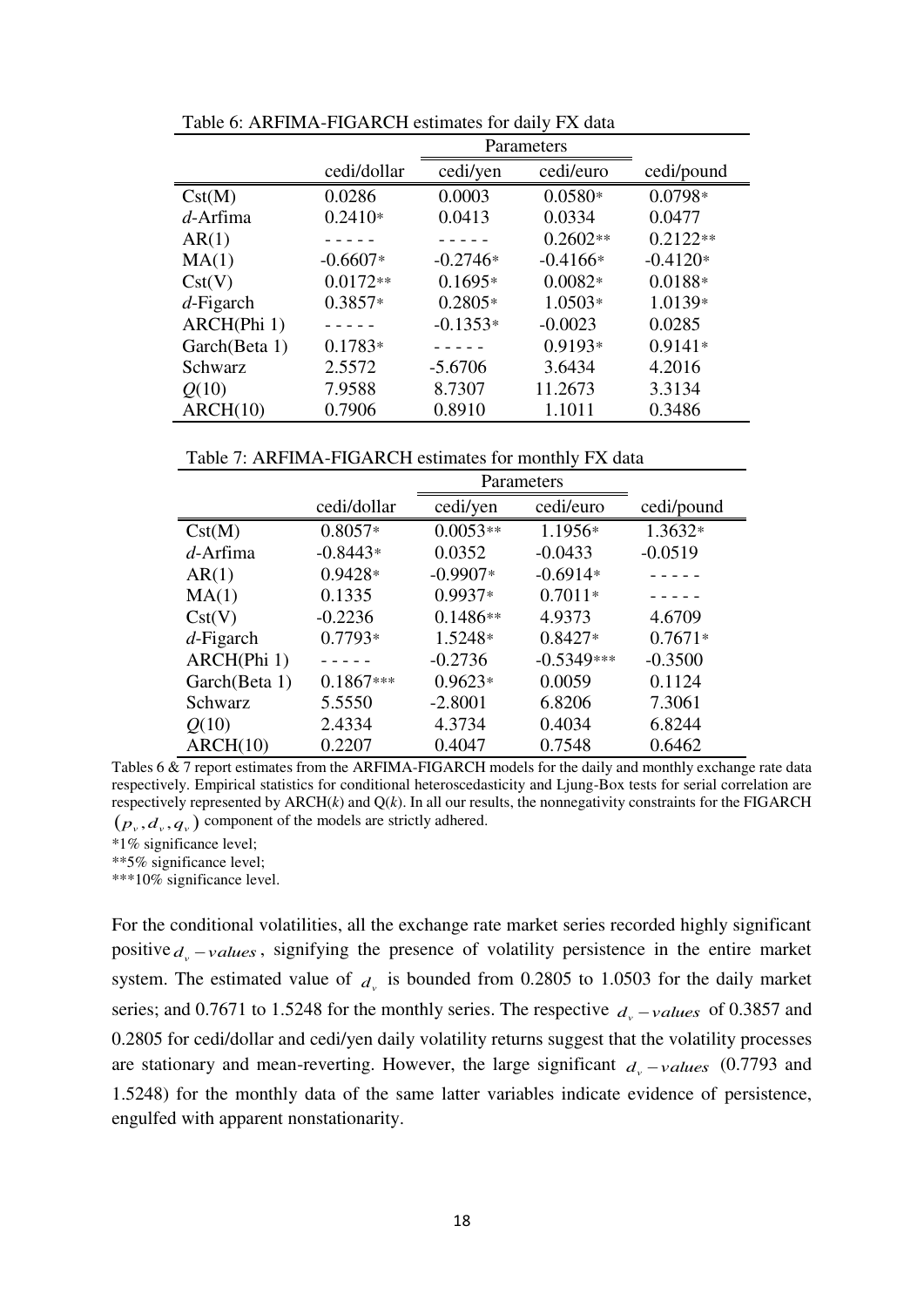Nonetheless, the discrepancies of the LM dynamics in the cedi/euro and cedi/pound volatility returns of the two data frequencies (daily and monthly) are not much widened. As the daily volatility returns recorded respective  $d_v$  – *values* of 1.0503 and 1.0139, values of 0.8427 and 0.7671 are shown for the monthly returns. In the latter situation, we conclude by favouring volatility processes that follow non-stationary and long-term mean-reversion, whereas lack of stationarity and non-mean reversion characterises the daily returns.

# **3.5 Brief highlights of all results**

In summing up, we provide highlights from the results. Relatively higher returns with associated lower risk bearing are expected from investments in the cedi/dollar market. Also, the most volatile exchange rate market was found in the cedi/pound market returns. These characteristics of the markets could perhaps explain the explosive use of the US dollar currency for several transactions within the local Ghanaian market.

From the unconditional returns, it was realised that all the FX market series exhibited properties which conform with asset returns that follow a Wiener process (random Brownian motion). Thus, the markets favourably respond to the efficient market hypothesis, and hence, leave no spaces for speculative trading strategies. This conclusion was reached with the use of the KPSS LM test, correlograms, and the semi-parametric methods. That notwithstanding, the ARFIMA-FIGARCH approach contradicts this earlier pronouncement, and rather found market inefficiency in the conditional returns for only the cedi/dollar market. It shows respective evidence of persistence  $(d_m = 0.2410)$  and anti-persistence  $(d_m = -0.8443)$  for conditional returns of the daily and monthly cedi/dollar market data.

Interestingly, almost all the four methods found conspicuous evidence of varying significant volatility persistence, and non-stationary long-run mean-reverting processes across the volatility returns. The evidence is consistent for the conditional and unconditional volatility returns; and same could be concluded for the conditional  $(0.2805 \le d_v \le 1.5248)$  and unconditional  $(0.235 \le d_v \le 1.256)$  volatility returns. Hence, in modelling and/or forecasting Ghana's FX market, the above-mentioned dynamics should be well-captured. There again, it is important to mention that there are no breaks in all four market returns, perhaps, signifying possible stochastic co-variations (or co-movements), which needs further investigations. The lack of breaks in the series suggests to us that, the reported results are free from structural break effects, and could not suffer from spuriousness.

Holistically, the above results suggest the following. In its entirety, Ghana's FX market cannot be pronounced as inefficient; rather, the efficiency of the market looks distinctive across currency pairs. It is also evidential that speculative manipulations have no significant space to operate in three of the markets. Such manipulations or gains could only be witnessed in the cedi/dollar market. This therefore means, shocks to the market system could not necessarily be driven by speculative activities or manipulative trading strategies.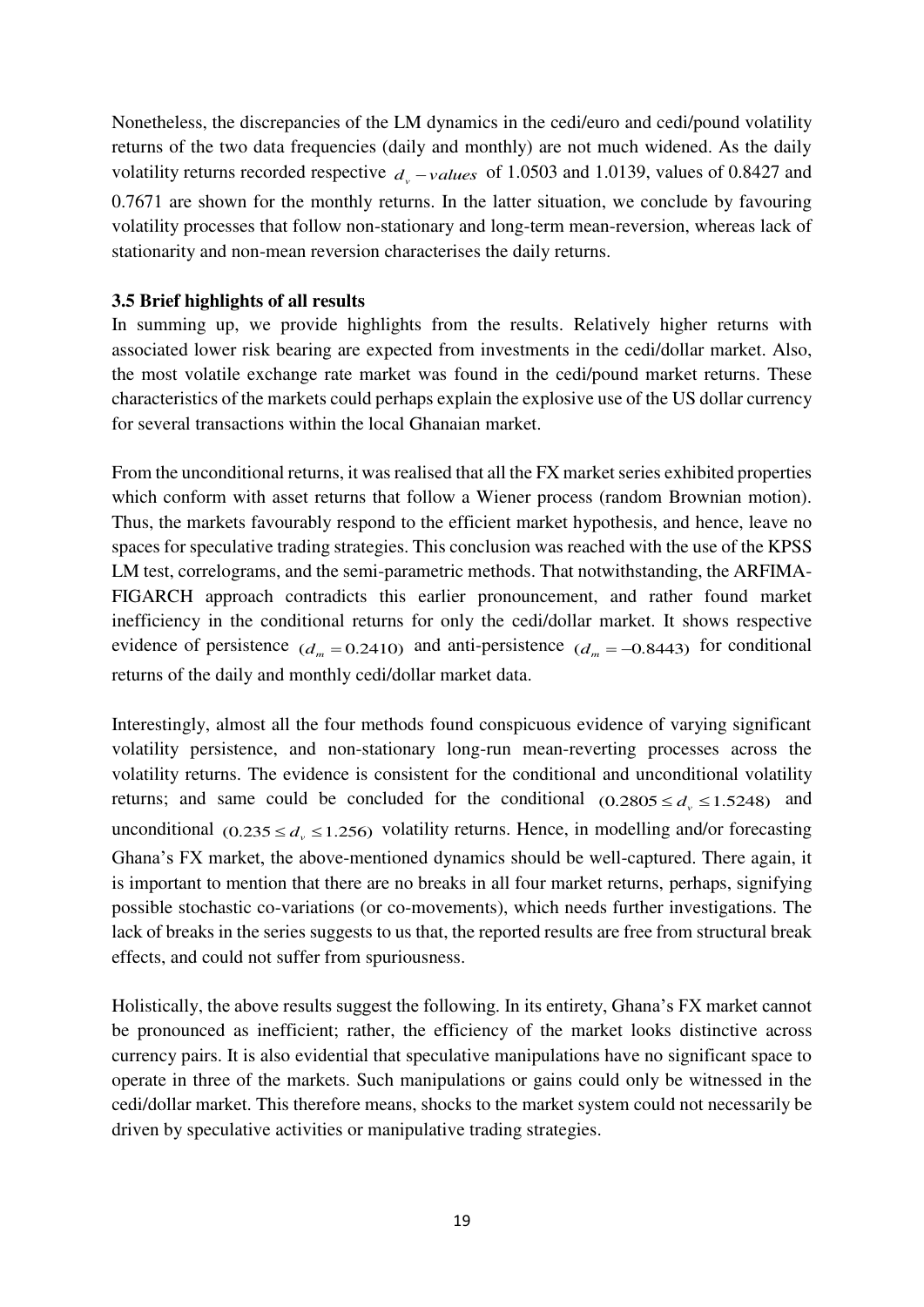## **4. Concluding remarks and policy implications**

This paper examines and provides empirical evidence of long-memory behaviour for Ghana's FX market returns and volatilities, using daily and monthly data frequencies of the commonly traded foreign currencies (United State dollars, euro, United Kingdom pound, and Japanese yen), as exchanged into varying quantities of the local Ghanaian cedi at respective prevailing rates. We examine for efficiency (weak form) behaviour of the market using a battery of different rigorous approaches: (1) through the use of sample correlograms; (2) using a Kwiatkowski, Phillips, Smidth and Shin (KPSS) test of *I*(0) against a fractionally integrated term or LM alternatives of *I*(*d*); (3) the use of Geweke and Porter-Hudak (1983)'s GPH test, and its modified version by Smith (2005); and (4) a dual LM detection approach from ARFIMA-FIGARCH class models – by accounting for unknown multiple breaks.

Our findings reveal interesting behaviour for the FX market. Three of the four markets show efficiencies, from which market traders or speculators cannot gain excessive profit using manipulative trading strategies. Market inefficiency was found only for the cedi/dollar market. Yet, the evidence toggles from a relatively quicker mean-reversion persistence – for daily returns, to long-run mean-reversion anti-persistence – for monthly returns. It should also be noted that such evidence was only present in the conditional returns, but got missing in the unconditional returns. Hence, such data dynamics should be considered when making holistic conclusions on market efficiency or otherwise. Also, we report of varying volatility persistence in all the market series, which are strongly observed in the daily periodicity, and for the conditional volatility returns. Our analysis of the market series is free from structural break effects.

These findings provide the risk-averse investor with an informed basis in making investment decisions over the market. Also, policy makers might base on the findings and its implications to strengthen or adopt varied exchange rate control systems, especially to target and reduce the dollarization syndrome in the local market. In modelling and/or forecasting the volatility returns of these exchange rates, the varying persistence nature of the market series needs to be duly accounted for. Additionally, since no or lesser chance exists for speculative gains or manipulations, like Alagidede and Muazu (2016), we recommend further studies to investigate what account for the three-quarters self-driven shocks to Ghana's FX market, as claimed by the former study.

#### **References**

- Aidoo, E.N., Bashiru, I.I.S., Ababio, K.A., Nsowah-Nuamah, N.N.N., Munyakazi L., (2012). Analysis of Long Memory Dynamics in Exchange Rate. *The Empirical Economics Letters*, 11, 745-754.
- Alagidede, P., Muazu, I., (2016). On the causes and effects of exchange rate volatility and economic growth: Evidence from Ghana. *International Growth Center Working Paper*, 1-29.
- Arouri, M.E.H., Hammoudeh, S., Lahiani, A., Nguyen, D.K., (2012). Long memory and structural breaks in modelling the return and volatility dynamics of precious metals.  *Quarterly Review of Economics and Finance,* 52 (2), 207-218*.*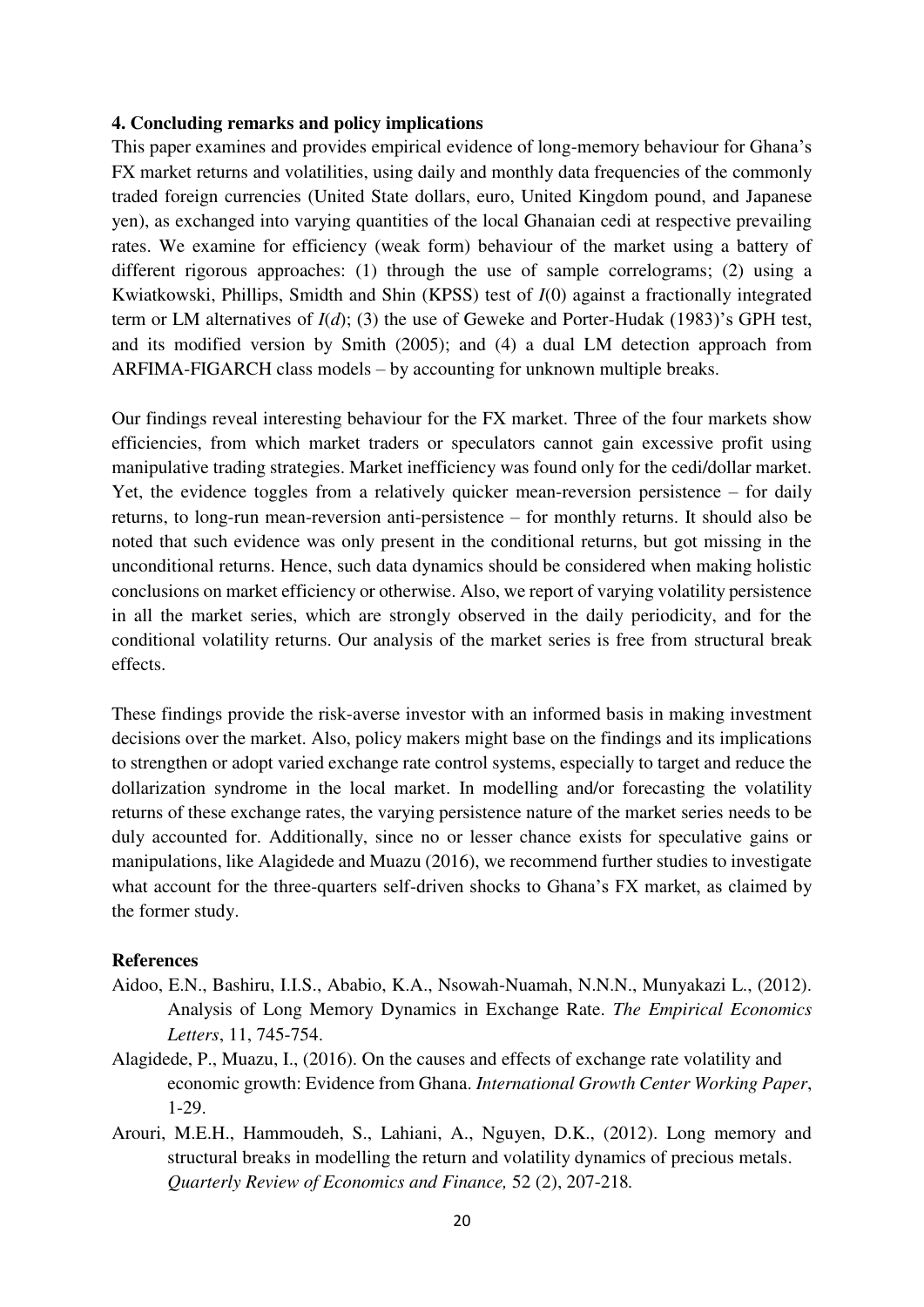- Assaf, A., (2007). Fractional integration in the equity markets of MENA region, *Applied Financial Economics*, 17 (9), 709-723, DOI: 10.1080/09603100600735310.
- Bawumia, M., (2014). Restoring the value of the cedi. *Distinguished Speaker Series Lecture- Central University College, Ghana*. March 25, 2014.
- Bai, J., Perron, P., (2003). Computation and analysis of multiple structural change models. *Journal of Applied Econometrics*, 18(1), 1-22. DOI: 10.1002/jae.659.
- Baillie, R. T., Bollerslev, T., Mikkelsen, H.O., (1996). Fractionally integrated generalized autoregressive conditional heteroskedasticity. *Journal of Econometrics*, 74(1), 3-30.
- Boako, G., Omane-Adjepong, M., Frimpong, J.M., (2016). Stock returns and exchange rate nexus in Ghana: A Bayesian quantile regression approach. *South Africa Journal of Economics*, 84, 149-179. DOI: 10.1111/saje.12096.
- Caporale, G.M., Gil-Alana, L.A., (2013). Long memory and fractional integration in high frequency data on the US Dollar/British Pound spot exchange rate. Discussion Papers of DIW Berlin, No. 1294. http://ssrn.com/abstract=2264175.
- Caporale, G.M., Gil-Alana, L., and Plastun, A., (2017). Long Memory and Data Frequency in Financial Markets. Discussion Papers of DIW Berlin, No. 1647. <http://ssrn.com/> abstract=2264175.
- Carlson, J.A., Osler, C.L., (2000). Rational speculators and exchange rate volatility. *European Economic Review*, 44, 231-253.
- Cheung, A.W.K., Su, J.J., Choo., A.K., (2011). Are Euro exchange rates markets efficient? New evidence from a large panel. Griffith Business School Discussion Papers/Finance, No. 2011-09.
- Floros, C., (2008). Long memory in exchange rates: international evidence. The International *Journal of Business and Finance Research*, 2(1), 31-39.
- Geweke, J., Porter-Hudak, S., (1983). The estimation and application of long memory time series models. *Journal of Time Series Analysis*, 4, 221-238.
- Gil-Alana, L.A., Chang, S., Balcilar, M., Aye, G.C., Gupta, R., (2015). Persistence of precious metal prices: A fractional integration approach with structural breaks. *Resources Policy*, 44, 57-64.
- Granger, C. W. J., Hyung, N., (2004). Occasional structural breaks and long memory with an application to the S&P 500 absolute stock returns. *Journal of Empirical Finance*, 11, 399-421.
- Jammazi, R., Chaker, A., (2013). Cyclical components and dual long memory in the foreign exchange rate dynamics: The Tunisian case. *Journal of Economic and Financial Modelling*, 1 (2), 13-29.
- Kang, S.H., Mclver, R., Park, S.Y., Seong-Min Yoon, S.M., (2014). Long memory features evolve in the time-varying process in Asia-Pacific foreign exchange markets. *Procedia Economics and Finance*, 14, 286-294. DOI: 10.1016/S2212- 5671(14)00714-X.
- Kwiatkowski, D., Phillips, P.C.B., Schmidt, P., Shin,Y., (1992). Testing the null hypothesis of stationarity against the alternative of a unit root. *Journal of Econometrics*, 54, 159- 178.
- Lee, D., Schmidt, P., (1996). On the power of the KPSS test of stationarity against fractionally-integrated alternatives. *Journal of Econometrics*, 73, 285-302.